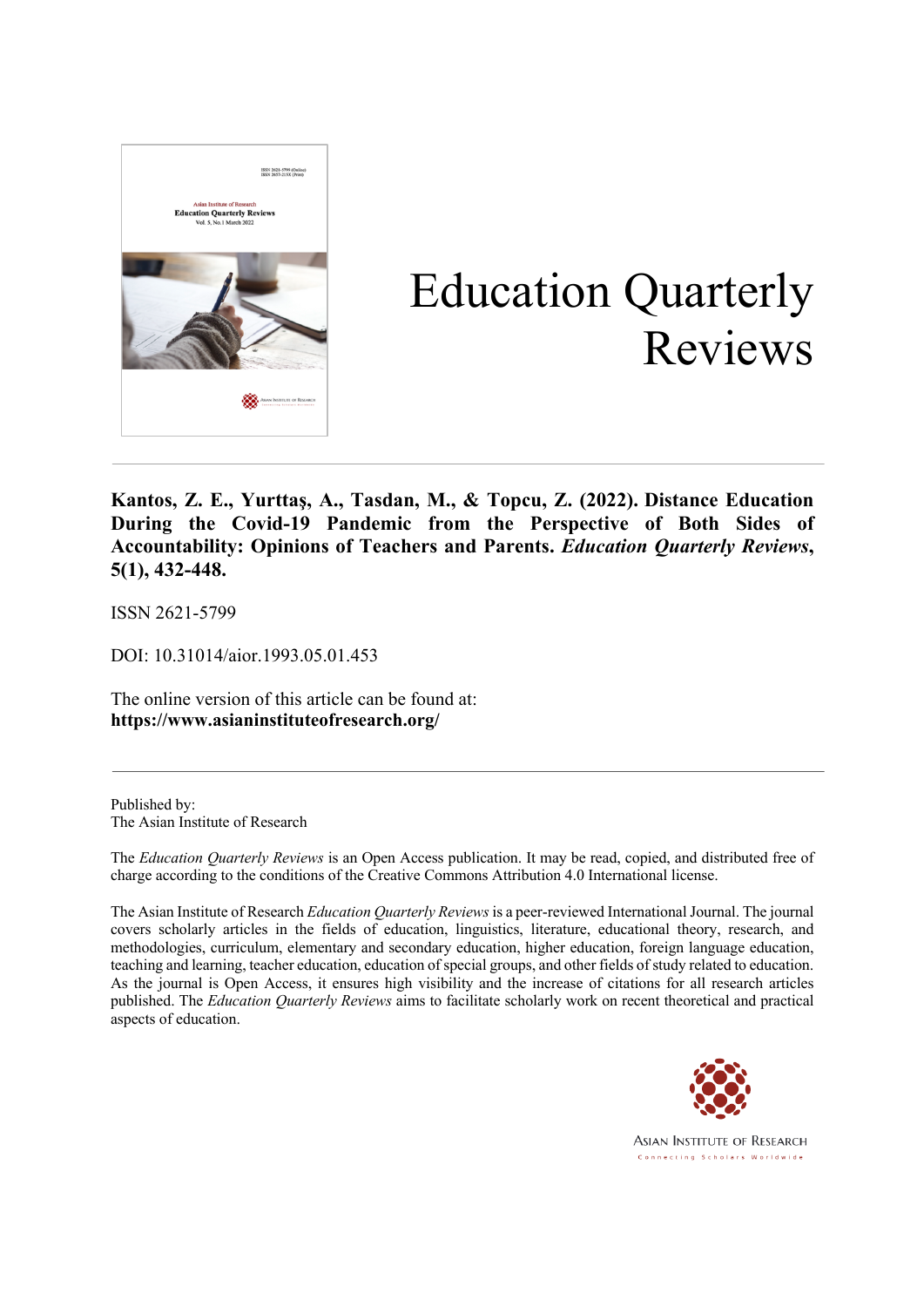

# Distance Education During the Covid-19 Pandemic from the Perspective of Both Sides of Accountability: Opinions of Teachers and Parents

Züleyha Ertan Kantos<sup>1</sup>, Aslı Yurttaş<sup>2</sup>, Murat Taşdan<sup>3</sup>, Zuhal Topcu<sup>4</sup>

<sup>1</sup> Ministry of National Education, Ankara, Turkey. ORCID ID: 0000-0002-3372-4967, Email: zulisertan@gmail.com <sup>2</sup> Educatıonal Faculty, Kafkas University, Kars, Turkey. ORCID ID: 0000-0003-0188-9887, Email: asliorcan@gmail.com <sup>3</sup> Educational Faculty, Kafkas University, Kars, Turkey. ORCID ID: 0000-0001-8675-6068, Email: murattasdan@gmail.com <sup>4</sup> Edcatıonal Faculty, Gazi University, Ankara, Turkey. ORCID ID: 0000-0003-4617-2716, Email: ztopcu06@gmail.com

Corrspondence: Züleyha Ertan Kantos. Email: zulisertan@gmail.com

#### **Abstract**

This study, which aims to examine the distance education experiences of people who work as teachers but who are also parents during the COVID-19 pandemic uses descriptive phenomenology, an approach used in qualitative research. The analysis revealed six main themes that explain the distance education experiences of parent-teachers -- students' academic learning environment, teacher-student communication, use of EIN (education information network) and live lessons, family support, advantages and limitations of distance education, and teachers' views on distance education. The study concluded that the academic learning environment students have during distance learning is inadequate, that the quality and duration of student-teacher communication during distance learning is inadequate, that the quality of teacher-student communication favored students in private schools over teacher parent-children communication, that parent-teachers possessed negative views about distance education, and that distance learning led to unequal opportunities among students..

**Keywords:** Covıd-19, Distance Education, Parent-Teachers, Pandemic, Education Information Network

#### **1. Introduction**

#### *1.1 Introduce the Problem*

Although the COVID-19 pandemic is effective on a global scale, it is more than just a deadly disease and has now become a phenomenon that affects social structures and institutions. It seems that this phenomenon will affect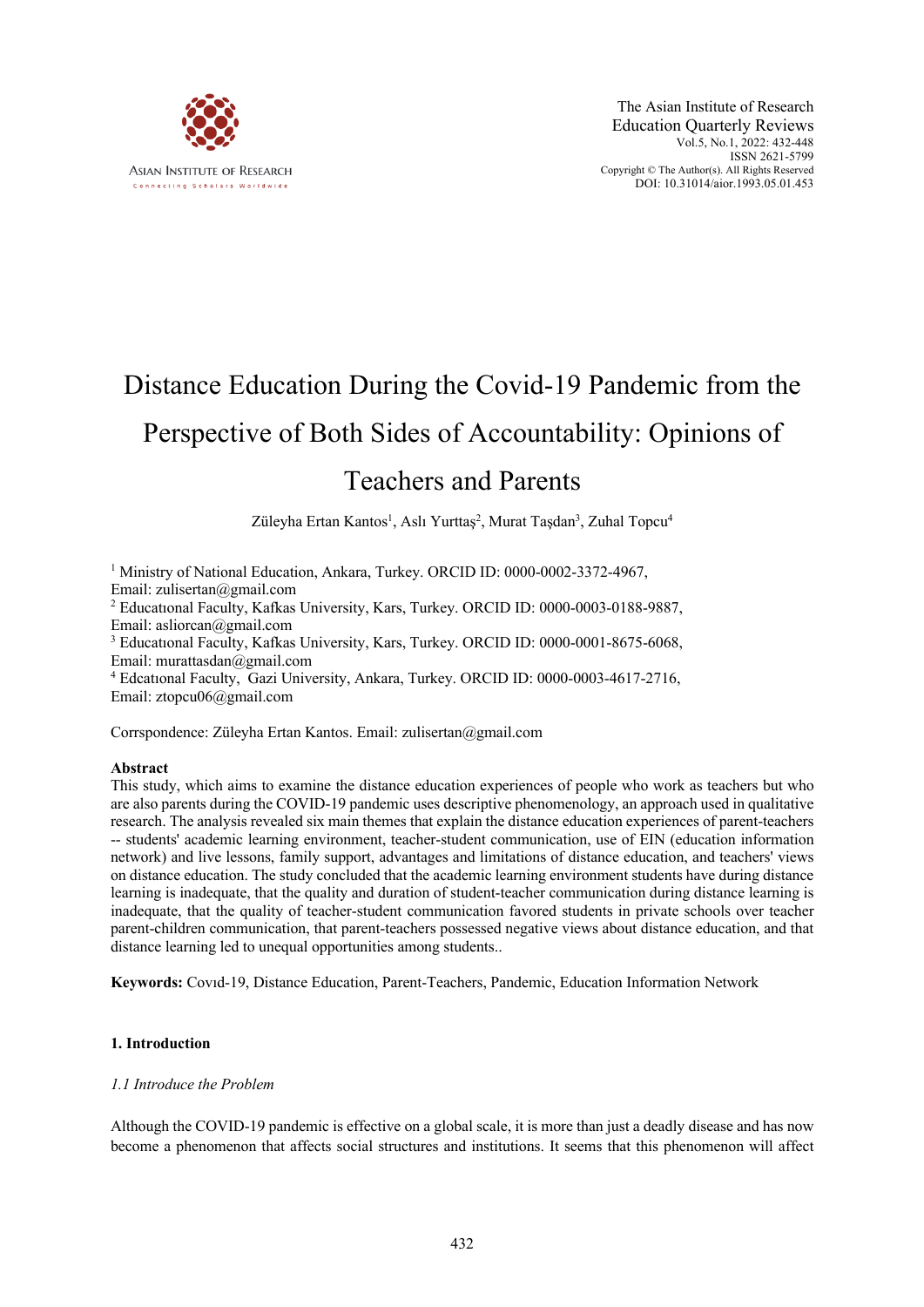societies for a long time and cause critical changes in social life. It is thought that among the most affected social structures during this pandemic now and in the future are education and training institutions.

The COVID-19 pandemic, which was totally unexpected, suddenly changed the form of education in the world. With the spread of the pandemic, 160 countries closed schools, 1.6 billion children and young people moved away from school, and the pattern of education changed to reduce learning loss (World Bank, 2020). With education taking on a new form due to the COVID-19 pandemic, new words, new problems, and new words began entering the literature. Now, countries have had to develop new strategies to support learning and prevent mental, physical, and cultural problems for their children who are living through a period of pandemic. While countries were developing strategies and receiving help from all the stakeholders of education, it was again teachers who helped the states the most in this regard.

The education ministries of many countries around the world have made several changes and arrangements to adapt to the current situation. With these arrangements came educational resources that could be used by families starting with students, teachers, and other educational employees. In addition, states had to plan education differently. Distance education was suddenly on the agenda, but what should it be like? What could it be like? How should distance education be managed? The search began for answers to these questions. Students should be able to continue their education at their own levels before the inequalities, learning gaps, and learning injustices that exist in countries' education systems grow further.

The World Bank has announced its guidelines for distance education, including short-, medium-, and long-term interventions for student learning. While short-term interventions focus on identifying and addressing urgent needs, medium-term interventions focus on strengthening the infrastructure in distance education, developing appropriate content, reviewing curricula, the professional development of teachers, strengthening school-studentteacher and student communication, and reopening schools. Long-term interventions consist of guiding principles for maintaining the distance learning model and using hybrid learning models (World Bank, 2020).

Technology is important in distance education, the individuals that use technology are also important. Successful integration of technology depends on teachers' comfort levels and their knowledge of technology. When teachers are uncomfortable with technology and its use, technology will not have an impact on the curriculum (Hutinger, Robinson, Schneider, 2004). In addition, another dimension to be considered in distance education is the usability of the e-learning system. In this study, the quality of information is the most important element in the e-learning system. When establishing the quality of the information to be used, the three elements that make an e-learning system a quality one are system navigation, system learnability, and understandable visual design (Alshehri, Rutter, Smith, 2019).

It is important to consider the above principles when conducting distance education. This is because, according to the World Bank report, the world was already struggling with a learning crisis before the pandemic began. In lowand middle-income countries, 53% of children could not read or understand a simple book until the age of 10 (Azevado et al., 2020). Furthermore, another study revealed that students experience learning losses only during summer break. As a result of the review of 39 studies and a meta-analysis of 13 studies made in the United States, it was found that students' learning loss during the summer break was higher than their reading skills in mathematics. In addition, it was found that while the loss increases with the grade level, this rate is higher for students from low socio-economic backgrounds. It has been stated that differences in income, practice, and learning may lead to this situation (Cooper et al., 1996). How should distance education be managed in a pandemic with no end in sight when students experience learning loss over just two months of summer break? How should it be planned? Teachers and educators should consider four steps when planning a digital education. These are 1 - - Analysis; 2 -- Setting goals and objectives; 3 -- Choosing teaching strategies; and 4 -- Managing assessment. While making these steps, the following should be considered. 1. What do I want my students to know? 2. What do I want my students to think? 3. What do I want my students to be able to do? 4. What do I want my students to feel? Steps should be formed by seeking answers to these questions (Ascough, 2002). What kind of place should teachers have in education? What should be the role of the stakeholders in education? What kind of role should technology play in education? What should the family's role in education be? What should the student's role in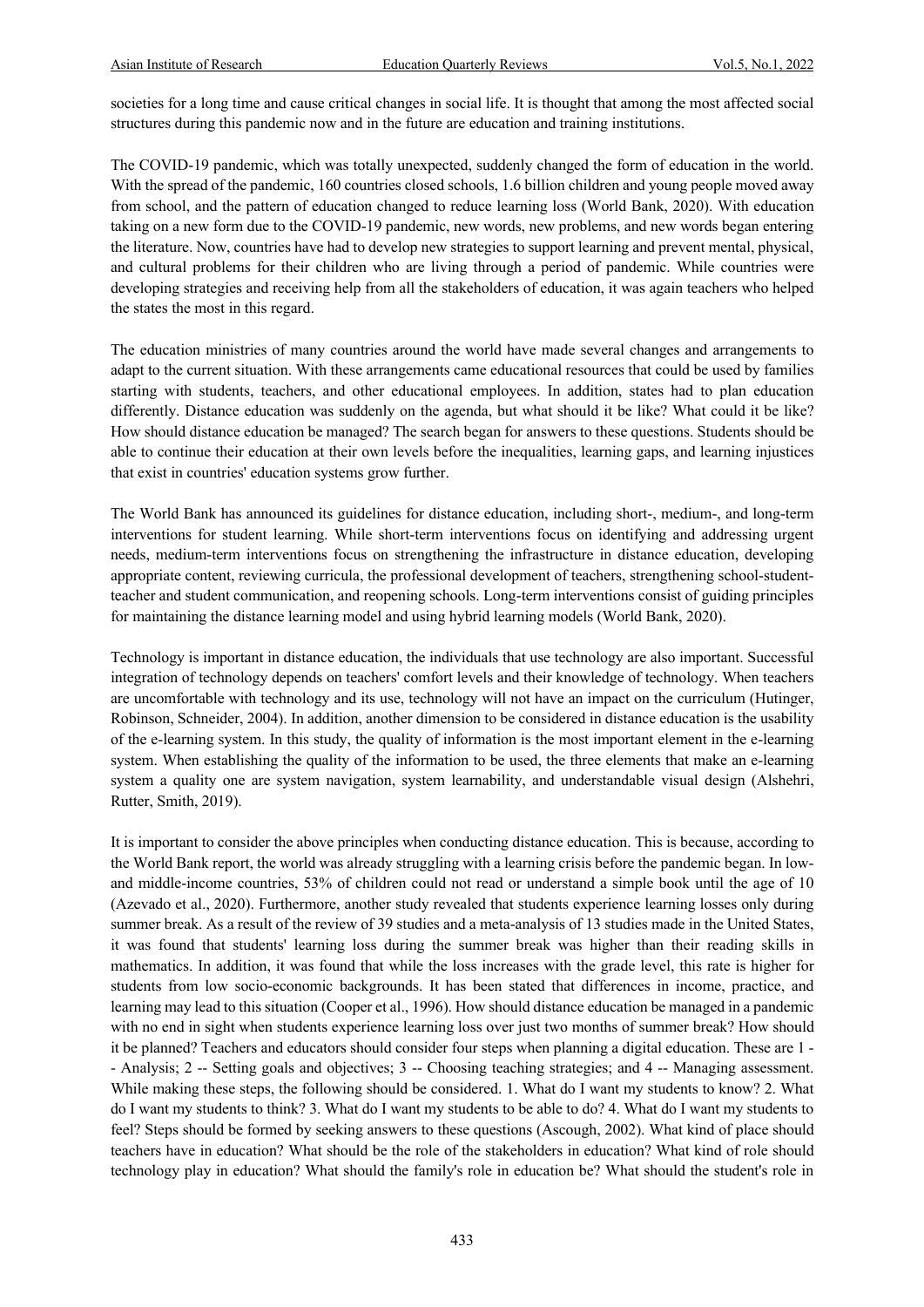education be? The answers to the questions were constantly sought and as the data came in, the solutions found began to change continually.

One of the findings showing that the COVID-19 pandemic is affecting society and education very quickly is the multiplicity and diversity of studies on the subject. When the literature is examined, it is seen that there are many studies on COVID-19 and education. Some of these studies include World Bank, 2020; Azevedo, Hasan, Goldemberg, Iqbal, and Geven, 2020; Çakın and Akyavuz, 2020; Pınar and Akgül, 2020; Yellow and Yellow, 2020; Yılmaz, Mutlu and Doğanay, 2020; Demir-Öztürk, Kuru, and Yıldız, 2020; Usta and Gökcan, 2020; Daniel, 2020; Almanthari, Maulina and Bruce 2020.

This study focuses on the opinions of parent-teachers who are accountable to their students' parents as a teacher in the distance education process and who personally conduct distance education but who are also parents following their own children's school education and whom other teachers are accountable to. Teachers are accountable in education. A teachers' main responsibility is to ensure high quality in teaching. Parents, on the other hand, are responsible for their children's behavior. They also hold the school and teachers accountable for education (UNESCO, 2017). This being the case, parent-teachers were specially selected for this study. The findings of this study should be considered valuable in terms of constituting data that can help the Ministry of National Education and all stakeholders during this time by revealing the problems encountered in distance education in Turkey during the COVID-19 pandemic and afterward through the eyes of parent-teachers.

The main purpose of this research is to reveal the experiences of parent-teachers with respect to the distance education conducted during the COVID-19 pandemic. To this end, answers were sought to the following questions: 1) What are the distance education experiences of parent-teachers as teachers? 2) What are the distance education experiences of parent-teachers as parents?

# **2. Method**

This study used descriptive phenomenology, a qualitative research approach. Phenomenological approach offers researchers the opportunity to examine in more depth phenomena that they are aware of but cannot fully understand (Patton; 2002; Creswell, 2012; Yıldırım & Şimşek, 2011). The main purpose of descriptive phenomenological design is to describe the perceptions and experiences of people (Saban & Ersoy, 2016, 59). The goal of this study is to examine in depth the perceptions and experiences of parent-teachers regarding the distance education conducted by the Ministry of National Education over such networks as EIN, WhatsApp, Zoom, and Microsoft Teams during the COVID-19 pandemic as appropriate to the context and conditions in Turkey.

## *2.1 Participant (Subject) Characteristics*

The study's working group consists of people who worked as teachers during the COVID-19 pandemic and were also parents. In the study, the maximum diversity and criterion sampling method, a purposive sampling method, was used to determine which parent-teachers were to be interviewed. The people to be interviewed in the study were selected based on having participated in distance education during the COVID-19 pandemic in the 2019- 2020 spring semester while at the same time being parent-teachers serving in various schools with students at any level of formal education. The characteristics of the study group of the study selected according to these criteria are given in Table 1.

|                        | Tuble 1: Demographic information of the bluery stoup |    |               |  |  |  |  |
|------------------------|------------------------------------------------------|----|---------------|--|--|--|--|
| Variable               |                                                      | n  | $\frac{0}{0}$ |  |  |  |  |
| Gender                 | Female                                               | 29 | 72.5          |  |  |  |  |
|                        | Male                                                 |    | 27.5          |  |  |  |  |
| <b>Education Level</b> | Undergraduate                                        | 26 | 65            |  |  |  |  |
|                        | Master's<br>Degree 8                                 |    | 20            |  |  |  |  |
|                        | Without Thesis                                       |    |               |  |  |  |  |
|                        | Master's Degree                                      |    | 12.5          |  |  |  |  |

Table 1: Demographic Information of the Study Group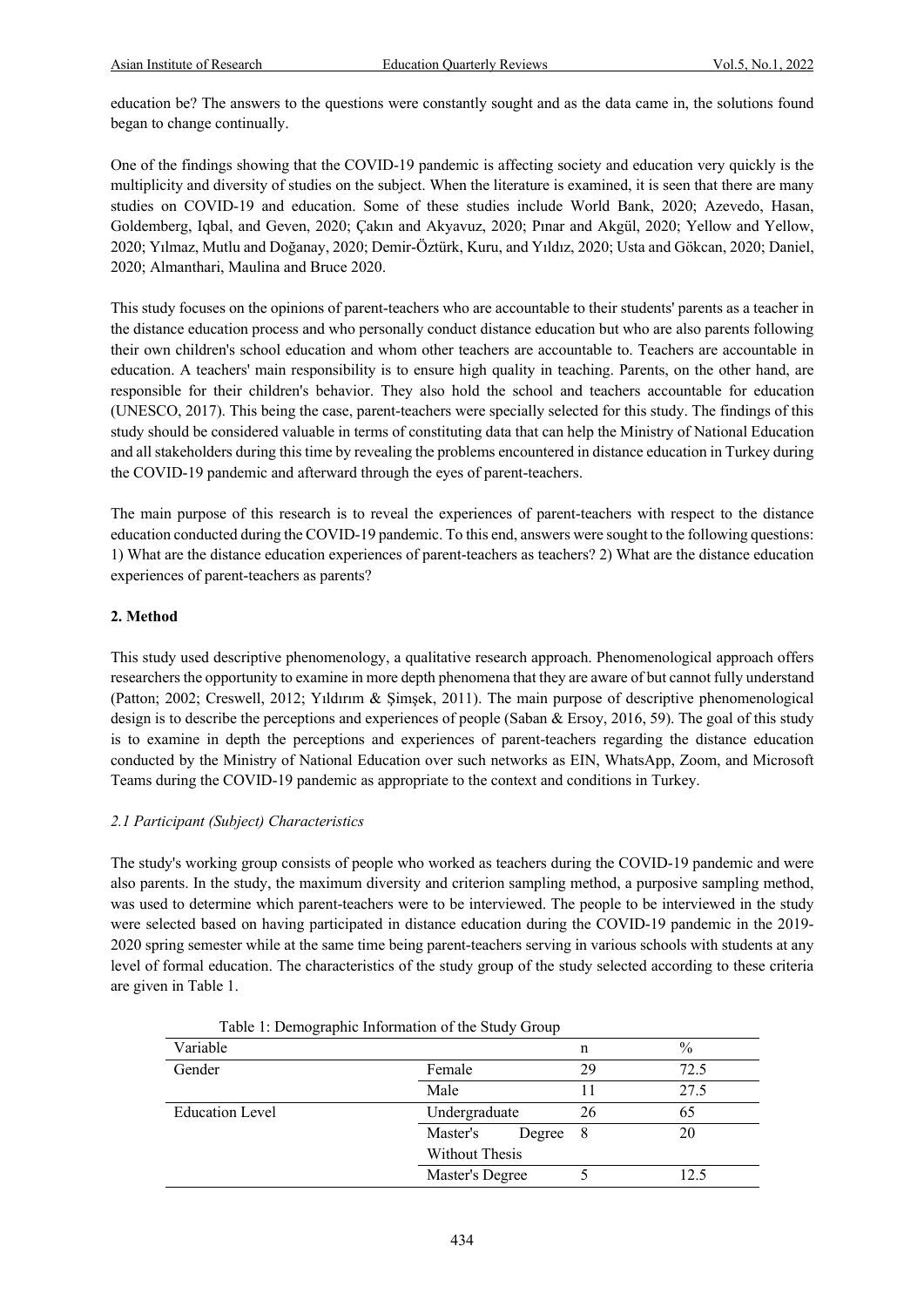|                                   | Ph.D.            | 1            | 2.5  |
|-----------------------------------|------------------|--------------|------|
| Age                               | $30 - 40$        | 21           | 52.5 |
|                                   | $41 - 50$        | 19           | 47.5 |
| Seniority                         | $1-6$            | 1            | 2.5  |
|                                   | $7 - 13$         | 6            | 15   |
|                                   | 14-20            | 22           | 52.5 |
|                                   | 21-27            | 11           | 27.5 |
| Management Period                 | None             | 35           | 87.5 |
|                                   | $1-6$            | 1            | 2.5  |
|                                   | $7 - 13$         | 4            | 10   |
| School Where Employed             | Primary School   | 16           | 40   |
|                                   | Secondary School | 12           | 30   |
|                                   | High School      | 12           | 30   |
| The School Your Child Attends     | <b>State</b>     | 28           | 70   |
|                                   | Private          | 12           | 30   |
| Your Child's Education Level      | Kindergarten     | $\mathbf{1}$ | 2.5  |
|                                   | Primary School   | 23           | 57.5 |
|                                   | Secondary School | 10           | 25   |
|                                   | High School      | 6            | 15   |
| Socioeconomic Level of the School | Low              | 11           | 27.5 |
| Where He/She Works                | Moderate         | 22           | 55   |
|                                   | High             | 7            | 17.5 |

The working group of the study consists of 40 parent teachers working in various districts of Ankara. Information regarding the working group of the study is provided in Table 1. Considering this information, it is assumed that the diversity required for maximum diversity sampling has been achieved.

#### *2.2 Data Collection Tool and Data Collection Time*

A questionnaire and semi-structured interview form developed by the researchers were used as data collection tools. The interview form includes nine questions describing the personal characteristics of parents' teachers and 10 questions to reveal their perceptions and experiences as teachers and parents during the distance education of their children during the COVID-19 pandemic.

Before the semi-structured interview form was prepared, the literature was reviewed by the researchers, and 10 questions considered for inclusion on the interview form were determined by the researchers. The prepared interview form was presented to two researchers and one measurement evaluation expert in the field of educational sciences and after the necessary feedback was obtained, it was reviewed by a linguist to check if the questions were understandable. Before the prepared form was applied, it was applied to two people who were teachers and parents at the same time and the final check was made to see if the questions were clear and understandable. After all these evaluations, the semi-structured interview form was finalized.

Permission from obtained from the ethics committee to apply the data collection tool in its final form. Before it was applied, the participants were given the necessary information then they gave their consent and stated that their participation was voluntary. The interview questions were sent to the teachers via E-Mail, WhatsApp, and Zoom, or face to face, and the written responses of the parents have collected again in the same way. Research data were collected between 07 and 21 July 2020.

## *2.3. Analysis and Interpretation of Data*

The researchers obtained texts of the interviews by entering the data obtained from the participants using the semistructured interview form onto a computer. The interview texts were analyzed using the descriptive and content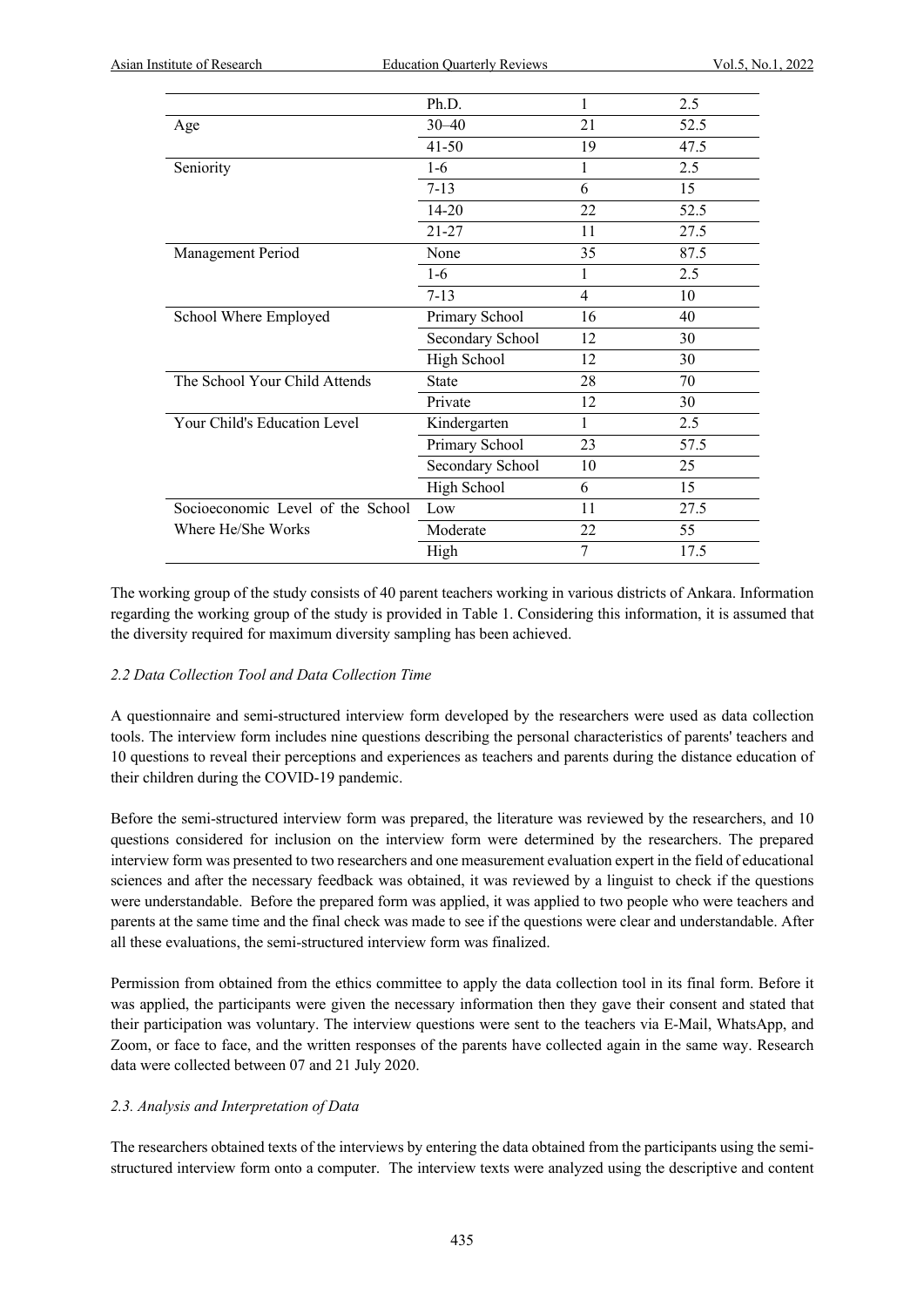analysis technique with the help of the MAXQDA 20.1 qualitative data analysis program. The analysis revealed six main themes. In the presentation of these themes, the participants' opinions were quoted directly and interpreted based on the participants' remarks. While analyzing the interview texts, four steps were followed: bracketing, phenomenological reduction, imaginative variation, and synthesizing meaning and essences (Giorgi, 2009). In the study, codes, categories, themes, and the sub-themes making up the themes were generated by combining similarities and different expressions, and an attempt was made to ensure integrity and internal consistency by checking the relationship between the themes and sub-themes, and the relationship between each theme and the others. In determining the themes and sub-themes, the opinions of two researchers working in the field of educational sciences were consulted to ensure the reliability of the study. The parent-teachers whose opinions were consulted for the analysis of the data were given a code number (PT: 1, PT: 2, PT: 3...). Findings are presented with frequency values. Findings are given using direct quotations without comment, the point at this stage being to ensure.

For reliability, the themes obtained as a result of the data and the analysis process were compared with expert opinion and the findings of the literature. An attempt was made to provide first coder reliability then consensus percentage by recalling the answers given by the parents during the interviews on the data analysis program, then the consensus percentages recommended by Miles and Huberman (1994) were either added to another code/category/theme or renamed for the codes, categories, and themes under the percentages.

External reliability was provided by trying to make the necessary explanations in detail so that the study could be tested with other studies. In the study, at the stage of providing validity and reliability, an attempt was made to present the data obtained in the study in detail without any comments (Creswell, 1998; Merriam, 1998; Miles & Huberman, 1994).

#### **3. Results**

The data obtained from the interview questions prepared in line with the purpose of the study were analyzed using the MAXQDA 20.1 qualitative data analysis program and the results yielded six main themes. These themes are academic learning environment, teacher-student communication, use of EIN and live lessons, family support, the advantages and limitations of distance education, and opinions about distance education, respectively, and Figure 1 explains the main themes and associated sub-themes.



Figure 1: Themes and Sub-Themes Obtained From the MAXQDA Data Analysis Program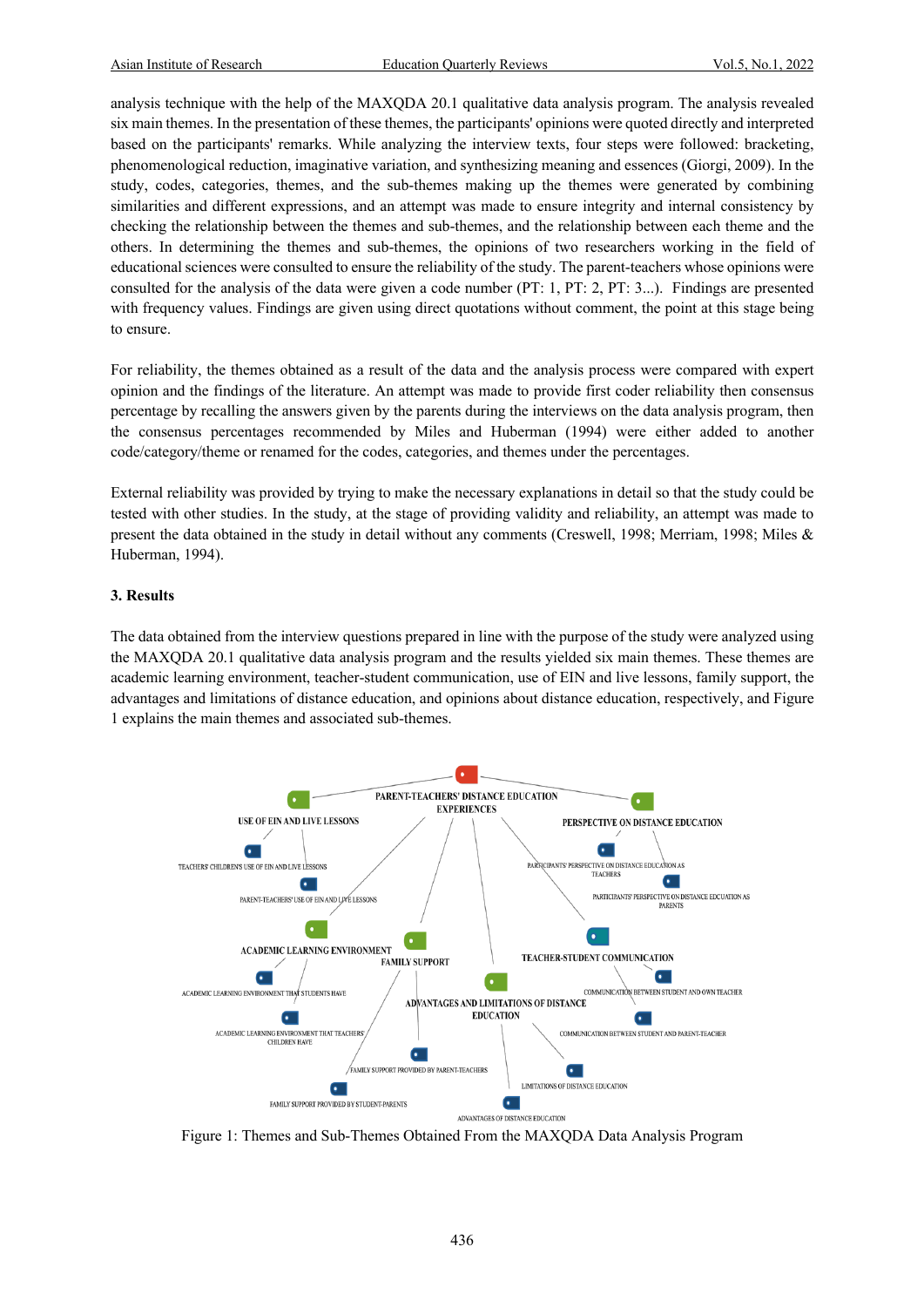#### *3.1.Academic Learning Environment*

The theme of the academic learning environment is examined under two sub-themes: the academic learning environment that children of teachers have and the academic learning environment that students have.

"Do you think your home environment is suitable for your child to benefit from distance education? Please explain." The answers given by the parent-teachers to the question are explained in Table 2. Accordingly, all parent-teachers (n=40) stated that their children's academic learning environment is satisfactory in terms of distance education materials/equipment and internet access.

"Do you think your students' home environment is satisfactory for distance education? Please explain." The answers given by the parent-teachers to the question are explained in Table 2. Accordingly, regarding their students' academic learning environment, 55% of the teachers stated that their students' home environment was satisfactory in terms of access to distance education materials/equipment (n=22) and 42.5% for access to the internet (n=17).

| Education |  |  |                                                                                                       |  |  |
|-----------|--|--|-------------------------------------------------------------------------------------------------------|--|--|
|           |  |  | Table 2: What Teachers and Parents Said About Students' Academic Learning Environment During Distance |  |  |

| Theme                        | Sub-theme                                   | Category            | Code             | F        | $\frac{0}{0}$ |
|------------------------------|---------------------------------------------|---------------------|------------------|----------|---------------|
|                              |                                             | Access to distance  | Satisfactory     | 40       | 100%          |
|                              | Children<br>Academic                        | education materials | Not Satisfactory | $\theta$ |               |
|                              |                                             | (computer, tablet,  |                  |          |               |
|                              | earning                                     | smartphone, etc.)   |                  |          |               |
| <b>LEARNING</b><br>VIRONMENT | Environment<br>Teachers'<br>The.<br>cademic | Access to Internet  | Satisfactory     | 40       | 100%          |
|                              |                                             |                     | Not Satisfactory | $\theta$ |               |
|                              |                                             | Access to distance  | Satisfactory     | 22       | 55%           |
|                              |                                             | education materials | Not Satisfactory | 18       | 45%           |
| 叾                            |                                             | (computer, tablet,  |                  |          |               |
| <b>ACADEMIC</b>              | Environment<br>earning                      | smartphone, etc.)   |                  |          |               |
|                              | Students'                                   | Access to Internet  | Satisfactory     | 17       | 42.5%         |
|                              |                                             |                     | Not Satisfactory | 23       | 57.5%         |

All parent-teachers can provide the academic learning environment their children need as students during distance education. On the other hand, it can be said that more than half of the students do not have the academic learning environment they need. Parent teachers attribute this situation to their students' socio-economic level.

*"…..Definitely Not -- Half of my students are refugees and the socioeconomic status of 4 to 6 of them is not good." PT: 27*

*"… Most of them are not satisfactory. In particular, very few use home internet. Everyone has a smartphone, but if there is a sibling, this is also a problem." PT: 34*

*"Most of my students' home environment is not satisfactory. Some do not have internet access; some do not have a computer." PT: 25*

*"It is not satisfactory for all my students. We even have students who don't have a television set." PT: 11*

#### *3.2. Teacher-Student Communication*

The theme of teacher-student communication is examined under two sub-themes: communication between teachers' children and their own teachers and communication between parent-teachers and their students.

"Did the teacher establish communication with your child during distance education? How often did the teacher establish communication?" The answers given by the parents to these questions are explained in Table 3.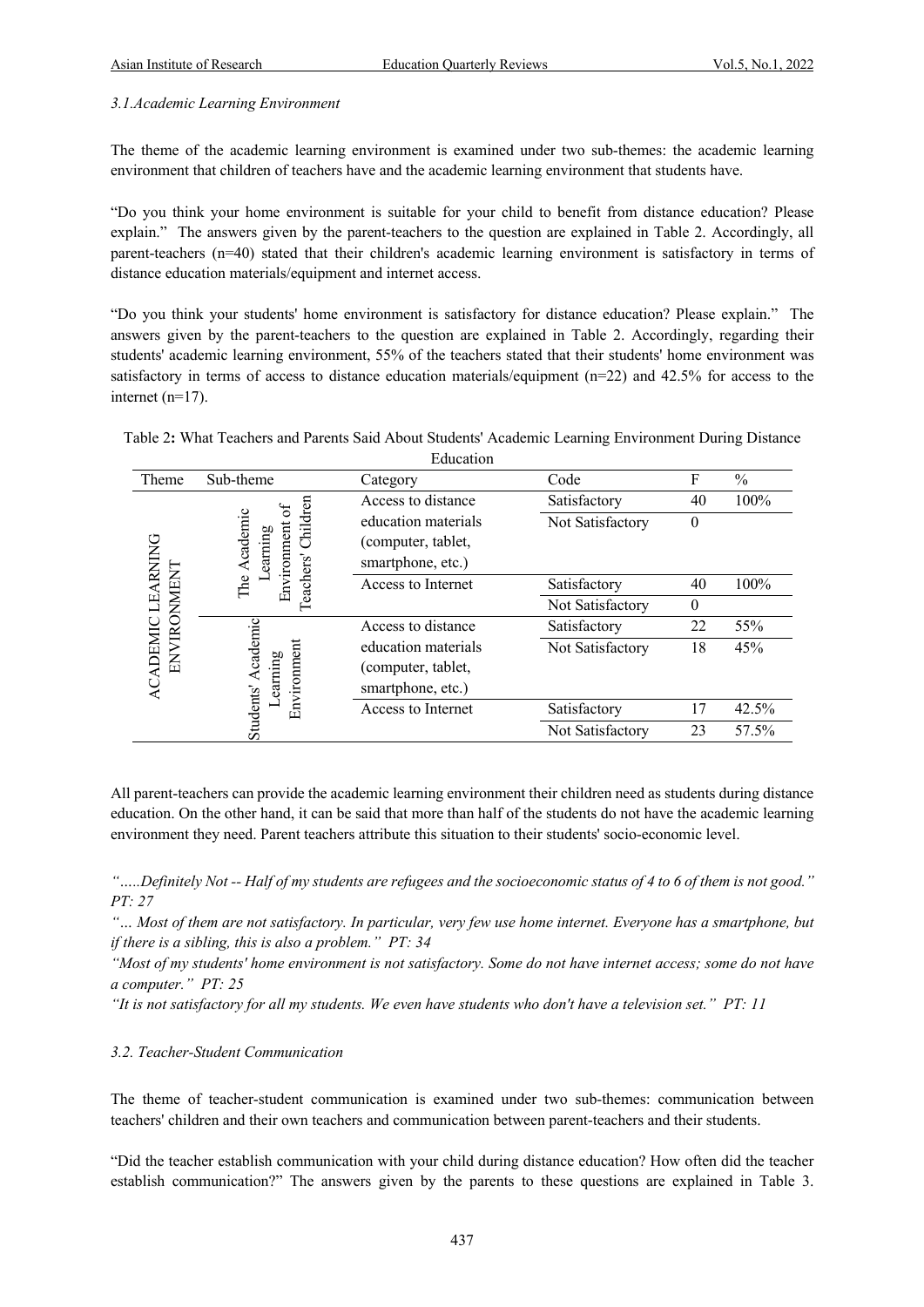Accordingly,  $97.5\%$  of parent-teachers stated that their children's teacher established communication (n=39) while 2.5% said the teacher did not (n=1). Those students with whom communication was not established are 6th- Grade students studying in state schools.

A total of 42.5% of parent-teachers stated that communication between their children and their teachers took place daily (n=17), 37.5% frequently (n=15), and 17.5% rarely (n=7). According to the cross tables obtained from the data analysis program, while children of families whose children attended a private school were able to communicate with their teachers every day, only 18% of the children (n=28) studying at public schools were able to talk with their teachers every day (n=5).

|  | Table 3: What Parent Teachers Said About Teacher-Student Communication During Distance Education                                                                                                                                                                                                                                                                                                  |  |
|--|---------------------------------------------------------------------------------------------------------------------------------------------------------------------------------------------------------------------------------------------------------------------------------------------------------------------------------------------------------------------------------------------------|--|
|  | $\mathbf{T}^{\dagger}$ , $\mathbf{C}^{\dagger}$ , $\mathbf{C}^{\dagger}$ , $\mathbf{C}^{\dagger}$ , $\mathbf{C}^{\dagger}$ , $\mathbf{C}^{\dagger}$ , $\mathbf{C}^{\dagger}$ , $\mathbf{C}^{\dagger}$ , $\mathbf{C}^{\dagger}$ , $\mathbf{C}^{\dagger}$ , $\mathbf{C}^{\dagger}$ , $\mathbf{C}^{\dagger}$ , $\mathbf{C}^{\dagger}$ , $\mathbf{C}^{\dagger}$ , $\mathbf{C}^{\dagger}$<br>$\sim$ 0/ |  |

| Theme           | Sub-theme                                                     | Category                                            | Code                 | n  | $\frac{0}{0}$ |
|-----------------|---------------------------------------------------------------|-----------------------------------------------------|----------------------|----|---------------|
| Communication   | $_{\rm rad}$                                                  | Communication not established/partially established |                      |    | 2.5           |
|                 |                                                               | Communication was established                       |                      | 39 | 97.5          |
|                 | Teachers<br>Children                                          |                                                     | Every Day            | 17 | 42.5          |
|                 | $_{\rm{wn}}$                                                  |                                                     | Frequently           | 15 | 37.5          |
|                 | Communication Between<br>Teachers'                            | Communication frequency                             | Rarely               |    | 17.5          |
|                 | Their                                                         |                                                     | No communication was |    | 2.5           |
|                 |                                                               |                                                     | established          |    |               |
|                 |                                                               | Communication not/partially established             |                      |    | 17.5          |
|                 | and                                                           | Communication was established                       |                      | 33 | 82.5          |
| Teacher-Student |                                                               | Communication frequency                             | Every Day            | 8  | 20            |
|                 | Communication<br>Between Parent<br>Their Students<br>Teachers |                                                     | Frequently           | 27 | 67.5          |
|                 |                                                               |                                                     | Rarely               |    | 12.5          |

"Did you establish communication with your students during distance education? How often did you establish communication?" The answers given by the parents to these questions are given in Table 3. Accordingly, 82.5% of teachers' parents stated that they established communication with their students (n=33), and 17.5% stated that they could not establish or only partially establish communication. Teachers who did not establish communication or could only partially establish communication stated they tried to establish communication but it was not possible to reach the students.

*"I tried to establish communication. I made phone calls. We chatted on WhatsApp. I had many students that I couldn't reach...." PT: 18* 

*"I had students with whom I couldn't establish communications because the channels of communication were closed" PT: 12*

## *3.3 Using EIN and Live Lessons*

The theme of the use of EIN and live lessons is examined in two sub-themes: teachers' children's use of EIN and live lessons and parent-teachers' use of EIN and live lessons.

"Did you ever use EIN in your child's education during distance education? Did your child ever attend live lessons? How often did your child's teacher/teachers give live lessons? Did your child ever watch the lessons of his/her grade on EIN TV? How often was your child able to watch EIN?" The answers given by the parents to these questions are given in Table 4.

Parent teachers stated that 67.5% of their children's teachers used EIN (n=27), and 32.5% did not use EIN (n=13). Of those teachers who did not use EIN, 77% work in a private school  $(n=11)$ , and 23% in a state school  $(n=2)$ . In this context, it can be thought that private schools do not prefer EIN because they have their own distance education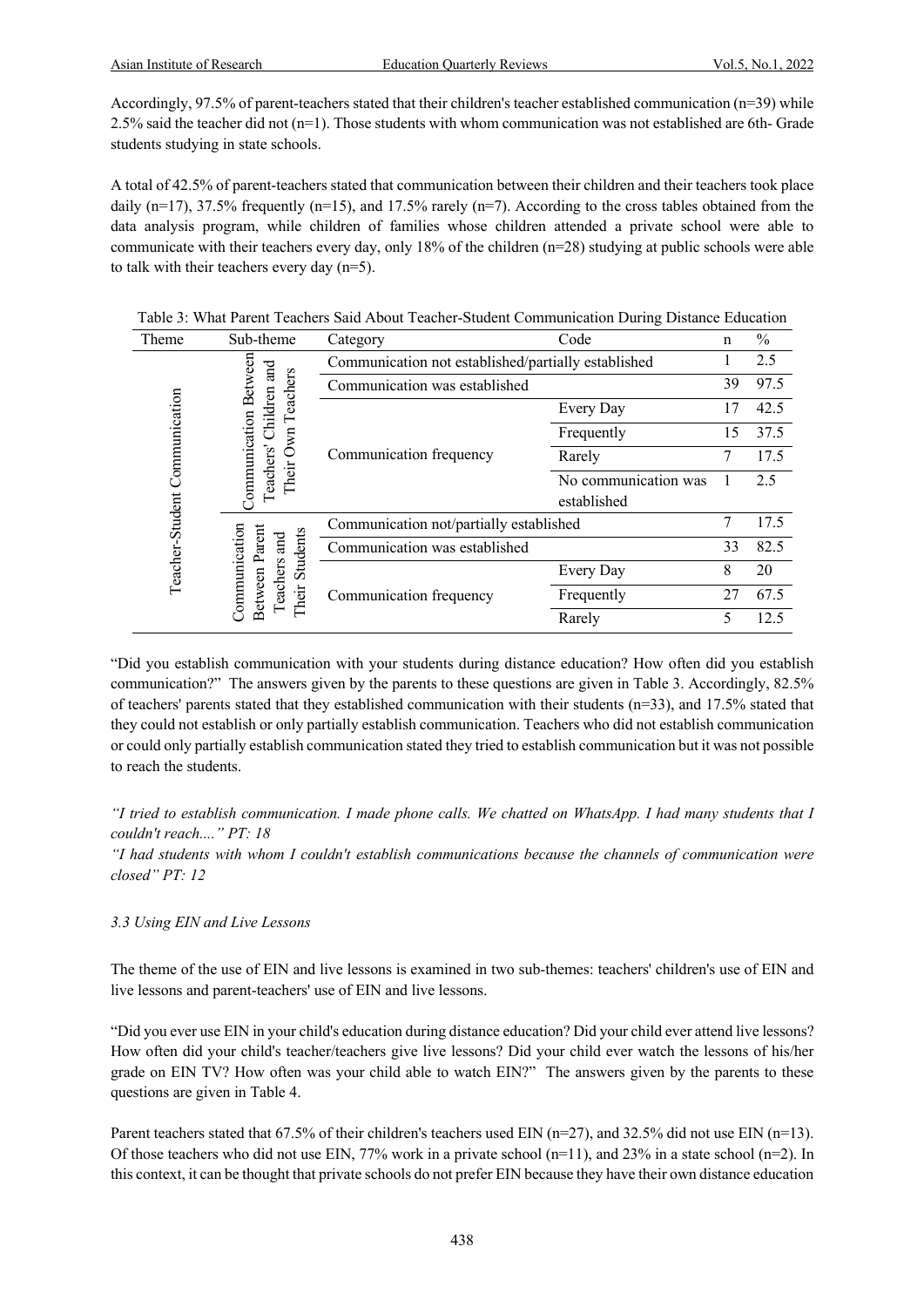$\overline{\phantom{a}}$ 

infrastructure, different networks, and applications. When the opinions about the live lesson experiences of teachers' children are examined, 67.5% of them stated that live lessons were given (n=27), and 32.5% of them stated that live lessons were not (n=13). When the crosstables are examined, 83% (n=12) of the parents whose children attend private school stated that their children did not use EIN, and 17% of them said they did take live lessons regularly (n=1). Remarkably, three of the parent-teachers whose children study at private schools and whose children regularly take live lessons do not give live lessons.

|  |  |  | Table 4: What Parent Teachers Said About the Use of EIN and Live Lessons During Distance Education |
|--|--|--|----------------------------------------------------------------------------------------------------|
|  |  |  |                                                                                                    |

| Theme                       | Sub-theme                                           | Category                                                                             | Code                              | n              | $\frac{0}{0}$ |
|-----------------------------|-----------------------------------------------------|--------------------------------------------------------------------------------------|-----------------------------------|----------------|---------------|
|                             |                                                     | Teacher's EIN experience                                                             | Teacher used EIN                  | 27             | 67.5          |
|                             |                                                     |                                                                                      | Teacher did not use EIN           | 13             | 32.5          |
|                             |                                                     | Teacher's Live Lesson                                                                | His/her teacher gave live lessons | 27             | 67.5          |
|                             |                                                     | Experience (EIN, Zoom,                                                               | His/her teacher did not give live | 13             | 32.5          |
|                             |                                                     | Microsoft Teams, etc.)                                                               | lessons                           |                |               |
|                             |                                                     |                                                                                      | No lessons were given             | 1              | 2.5           |
|                             |                                                     | Frequency of teacher's live                                                          | Frequently                        | 15             | 37.5          |
|                             |                                                     | lesson                                                                               | Rarely                            | $\overline{7}$ | 17.5          |
|                             |                                                     |                                                                                      | Every Day/Regularly               | 17             | 42.5          |
|                             | Teachers' Children's Use of EIN and Live Lessons    | Student watched EIN TV                                                               | Student did not watch EIN TV      | 14             | 35            |
|                             |                                                     |                                                                                      | Student watched EIN               | 26             | 65            |
|                             |                                                     | Frequency of student's<br>watching EIN TV                                            | Never watched                     | 14             | 35            |
| Use of EIN and Live Lessons |                                                     |                                                                                      | Rarely                            | $\overline{3}$ | 7.5           |
|                             |                                                     |                                                                                      | <b>Every Day</b>                  | 23             | 57.5          |
|                             | Parent Teachers' Experience of EIN and Live Lessons | Parent Teachers' Experience<br>of EIN                                                | <b>Used EIN</b>                   | 39             | 97.5          |
|                             |                                                     |                                                                                      | Did not use EIN                   | 1              | 2.5           |
|                             |                                                     | Parent teachers' experience of<br>live lessons (EIN, Zoom,<br>Microsoft Teams, etc.) | Gave live lessons regularly       | 28             | 70            |
|                             |                                                     |                                                                                      | Stopped giving live lessons       | $\overline{4}$ | 10            |
|                             |                                                     |                                                                                      | Never gave live lessons           | 8              | 20            |
|                             |                                                     |                                                                                      | No lessons were given             | 8              | 20            |
|                             |                                                     | Parent teachers' live lesson<br>frequency                                            | Rarely                            | $\overline{4}$ | 10            |
|                             |                                                     |                                                                                      | Every Day/Regularly               | 28             | 70            |
|                             |                                                     |                                                                                      | Students did not watch EIN        | 4              | 10            |
|                             |                                                     | Students watched EIN TV                                                              | Their students watched EIN        | 36             | 90            |
|                             |                                                     |                                                                                      | Never watched                     | 4              | 10            |
|                             |                                                     | Frequency of students                                                                | Rarely                            | 20             | 50            |
|                             |                                                     | watching EIN TV                                                                      | Every Day/Regularly               | 13             | 32.5          |
|                             |                                                     |                                                                                      | I don't know                      | 3              | 7.5           |

<sup>&</sup>quot;Did you use EIN? What do you think about EIN? Did you ever give lessons to your students? How often did you do this? Did your students ever watch lessons of their own grade on EIN TV? How often were they able to watch?" The answers given by the parents to these questions are given in Table 4. Accordingly, it is stated that 97.5% of parent-teachers used EIN (n=39), and 2.5% did not. When the opinions of parent-teachers regarding their live lesson experiences are examined, it can be seen that  $60\%$  regularly gave live lessons  $(n=28)$ ,  $10\%$  rarely gave live lessons, and 20% never gave live lessons. Parent teachers stated that 90% of their students watch EIN (n=36), while 10% do not watch EIN (n=4). While  $32.5%$  of the students watched EIN every day (n=13), 50% rarely (n=20), watched EIN, and 10% did not watch EIN at all. Some 7.5% of the teachers could not give information about how frequently their students watched EIN.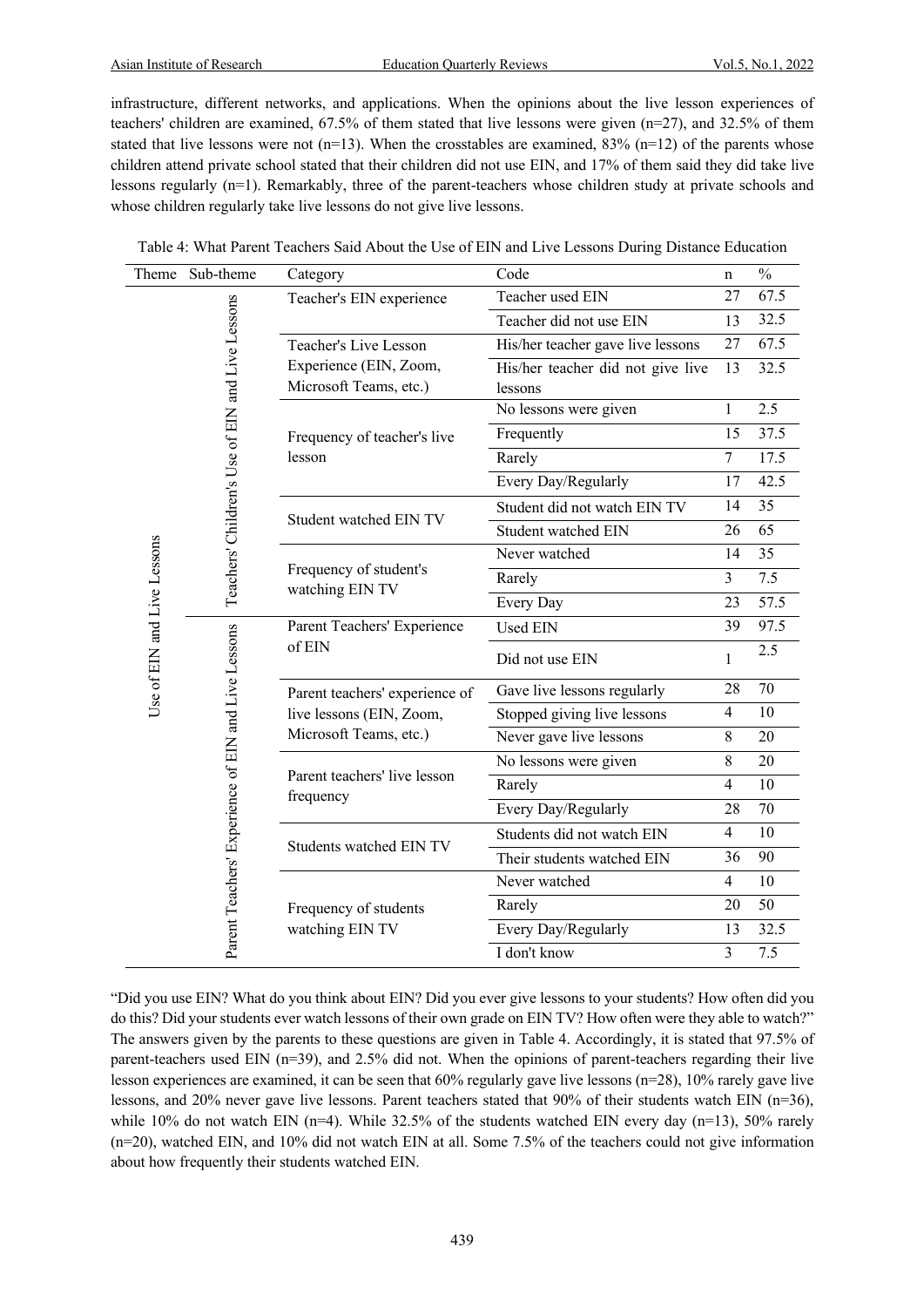#### *3.4. Family Support*

The theme of family support is examined under two sub-themes: the support that parent-teachers give to their children and the communication between their children's own teachers.

"*Did you support your child during this time? How did you support your child?"* The answers given by the parents to these questions are given in Table 5. Accordingly, 97.5% of parent-teachers stated they supported their children  $(n=39)$  and 2.5% stated that they did not feel the need to support their children  $(n=1)$ . The student of the parentteacher who said there was no need for family support was a 1st Grade student at a private school. During distance education, parent-teachers support their children by encouraging them to keep up with their homework/lessons  $(n=23)$ , to do activities/solve problems/read books  $(n=10)$ ; lecturing  $(n=10)$ , motivating them  $(n=10)$ , organizing their learning environment (n=2), and being aware of their psychosocial needs.

*"… I provided support with such methods as extrinsic motivation, communication enhancement, and rewards." PT: 2*

*"I checked his WhatsApp groups and EIN page frequently to see if he was doing his homework." PT: 6*

*"…I often helped with my child's homework. He watched EIN TV and we provided support using videos from EIN. We also made him read test books and storybooks at home." PT: 7*

*"I had him do his homework at the times I set after the live broadcast. I checked. I went over the missing topics." PT: 21*

*"I personally did the checks. I did not share with him the information that he had moved up a class. He thought that his performance in live lessons would affect his report card positively. I never confused him." PT: 39 "…He needed his friends. So, I contacted other parents so he could video chat with them." PT: 40*

| Theme                             | Sub-theme | Category                           | Code                                      | $\mathbf n$    | $\frac{0}{0}$ |
|-----------------------------------|-----------|------------------------------------|-------------------------------------------|----------------|---------------|
|                                   |           | Family Support Given               |                                           | 39             | 97.5          |
|                                   |           |                                    | Following Homework/Lessons                | 23             | 57.5%         |
|                                   |           |                                    | activities/Solving<br>Doing               | 10             | 25            |
|                                   |           |                                    | problems/Encouraging book reading         |                |               |
|                                   |           | Support provided                   | Lecturing                                 | 10             | 25            |
|                                   |           |                                    | Motivating                                | 10             | 25            |
| Teachers                          |           |                                    | Organizing the learning environment       | $\overline{2}$ | 5             |
|                                   |           |                                    | Being sensitive to psychosocial needs     | $\mathbf{1}$   | 2.5           |
| Family Support Provided by Parent |           | Family support not                 |                                           | 1              | 2.5           |
|                                   |           | provided                           |                                           |                |               |
| Family Support                    |           | Reasons for lack of                | The school provided all the support for   |                | 2.5           |
|                                   |           | support                            | the student                               |                |               |
|                                   |           | Family Support Given               |                                           | 15             | 32.5          |
|                                   |           | Family Support Provided by Student | Following homework                        | 8              | 53            |
|                                   |           | Support provided                   | Motivating                                | 6              | 40            |
|                                   |           |                                    | Organizing the learning environment       | 1              | 6.7           |
|                                   |           |                                    | Reference book support                    | 1              | 6.7           |
|                                   | Parents   | Family support not                 |                                           | 25             | 67.5          |
|                                   |           | provided                           |                                           |                |               |
|                                   |           |                                    | Socioeconomic level/Education level       | 11             | 44            |
|                                   |           | Reasons for lack of                | Not feeling responsible for the student's | 6              | 24            |
|                                   |           | support                            | education                                 |                |               |
|                                   |           |                                    | conflicts/Communication<br>Family         | 3              | 12            |
|                                   |           |                                    | problems                                  |                |               |

Table 5: What Parent Teachers Said About Family Support Provided During Distance Education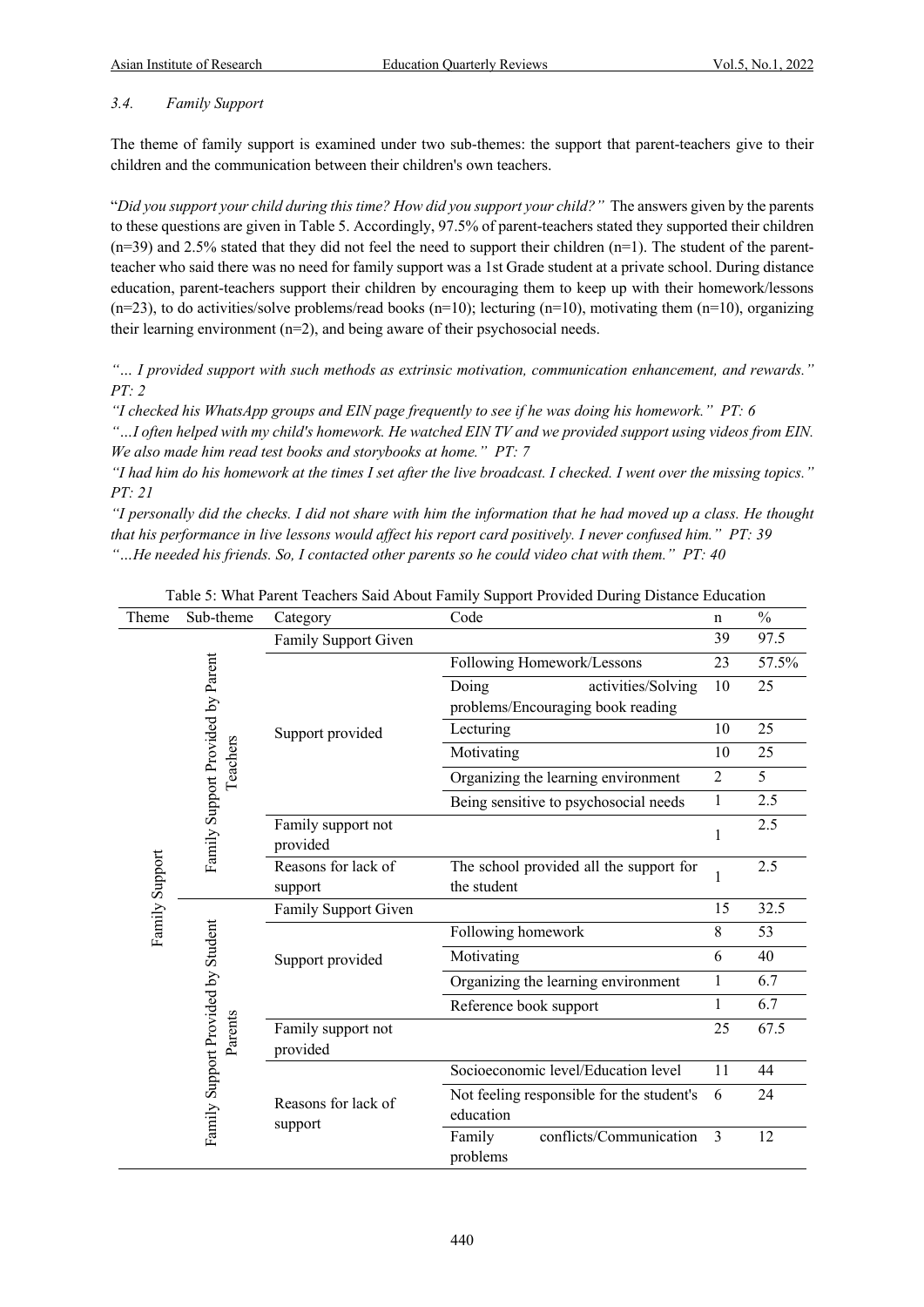| Asian Institute of Research | <b>Education Quarterly Reviews</b>                                      | Vol.5, No.1, 2022 |
|-----------------------------|-------------------------------------------------------------------------|-------------------|
|                             | Low motivation following direct grade 2                                 |                   |
|                             | passing system                                                          |                   |
|                             | Failure to establish teacher-parent 2<br>communication/language problem |                   |
|                             | Working parents not being able to keep 1<br>track of the student        | 4                 |

"*Did your students' families give sufficient support at this time? How did the students' families support them*? Do you think families give sufficient help with their children's homework?" The answers given by the parents to these questions are given in Table 5. Accordingly, while parents of teachers stated that 32.5% of their students received family support ( $n=15$ ), 67.5% of them thought that they were deprived of family support ( $n=25$ ). Parent teachers said that during distance education, their students received support from their families in the areas of following their homework/lessons  $(n=8)$ , motivation  $(n=6)$ , organizing the learning environment  $(n=2)$ , and providing reference books  $(n=1)$ . Parent teachers attributed the lack of family support during distance education to socioeconomic level/education level  $(n=11)$ , not feeling responsible for the child's education  $(n=6)$ , inner family conflicts/communication problems ( $n=3$ ), poor motivation following the direct grade passing system  $(n=2)$ , lack of parent-teacher communication/language problem (n=2), and working parents being unable to keep track of the student (n=1).

*"My parents gave adequate support given their means. Most of my parents cannot provide sufficient help with their children's homework. I contacted the parents of students who did not do their homework." PT: 25*

*"The majority of families were not interested in their children's academic development before distance education. Nothing changed during distance education. Families cannot give satisfactory support due to the low level of education and poor socioeconomic status." PT: 4*

*"Since most of our parents were unaware, they did not provide enough support. Most of them did not do homework, especially after learning that there would be no failing." PT: 6*

*"It all depends on the family's idea of education those who wanted education took an interest those who said it's the teacher's job did not." PT: 32*

## *3.5. Advantages and Limitations of Distance Education*

The theme of advantages and limitations of distance education is examined under two sub-themes, namely, advantages and limitations. "How would you explain the advantages and limitations of distance education?" The answers given by the parents to this question are given in Table 6.

When Table 6 is examined, it is seen that parents of teachers generated 18 codes regarding the advantages of distance education, whereas they produced 40 codes regarding its limitations. Accordingly, it can be said that parent-teachers emphasized the limitations of distance education more often and considered distance education to be limited.

According to the opinions of parent-teachers, the advantages of distance education over face-to-face education are: distance education ensures continuity of education in extraordinary situations (n=10), provides supportive education that students can benefit from when they need it  $(n=3)$ , enables parents to be included  $(n=2)$ , eliminates time and space limits  $(n=1)$ , develops skills in using technology  $(n=1)$ , and makes students responsible for their own learning (n=1).

*"…It contributes to the individual development of students as we put more responsibility on students (keeping track of class times and attendance, use of technology, assignment following and checking...) We will include parents more actively in education activities..." PT: 24*

*"School education is very valuable and very important. If schools are opened and education starts, I would like distance education to take place on specific days of the week. It could be useful as some kind of repeat lesson or as if taking a private course." PT: 29*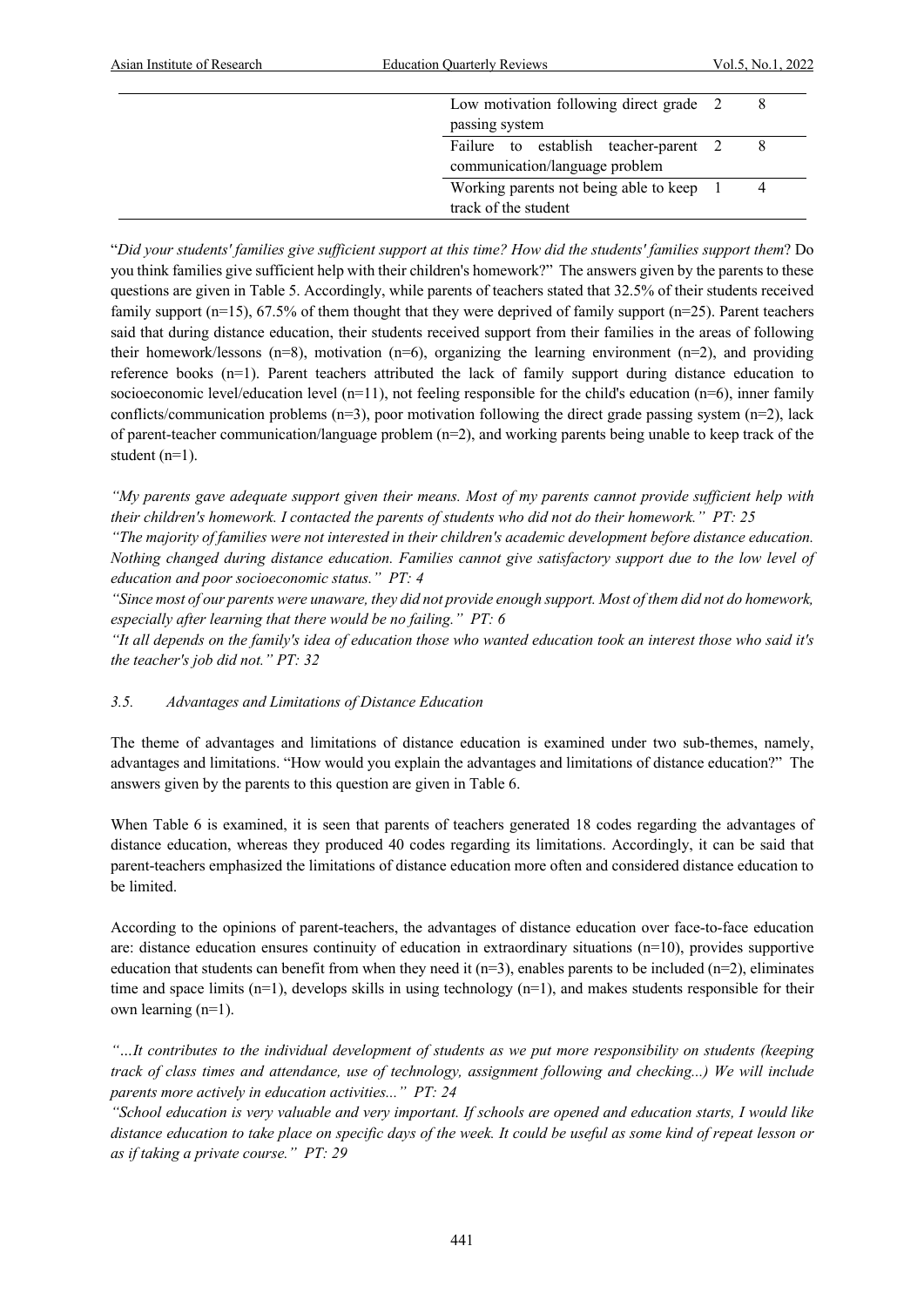*"The greatest advantage is that it lets education continue and children can do their lessons at home. Being able to attend classes with their own teacher and friends through live lessons is very valuable." PT: 30*

| Theme                                            | Sub-theme                                  | Category                       | Code                                                                     | n              | $\frac{0}{0}$  |
|--------------------------------------------------|--------------------------------------------|--------------------------------|--------------------------------------------------------------------------|----------------|----------------|
|                                                  |                                            |                                | Ensuring continuity of education in<br>extraordinary situations          | 10             | 25             |
|                                                  | Advantages of Distance                     |                                | Providing support training that students<br>can benefit from when needed | 3              | 7.5            |
|                                                  | Education $(n=18)$                         |                                | Ensuring that parents are involved in the<br>process                     | $\overline{2}$ | $\overline{5}$ |
|                                                  |                                            |                                | It eliminates time and space constraints                                 | 1              | 2.5            |
|                                                  |                                            |                                | Develops technology usage skills                                         | $\mathbf{1}$   | 2.5            |
|                                                  |                                            |                                | Makes students responsible for their own<br>learning                     | $\mathbf{1}$   | 2.5            |
|                                                  |                                            | Creates unequal opportunities  |                                                                          | 18             | 45             |
|                                                  |                                            | Limitations due to system      | Students<br>Mandatory<br>not                                             | $\overline{7}$ | 17.5           |
|                                                  |                                            | features                       | attendance<br>obligated to attend<br>not<br>a                            |                |                |
|                                                  |                                            | $(n=31)$                       | requirement $(n=12)$<br>Teachers<br>not                                  | 5              | 12.5           |
|                                                  |                                            |                                | obligated to attend                                                      |                |                |
|                                                  |                                            |                                | Lack of assessment and grade passing                                     | $\tau$         | 17.5           |
|                                                  |                                            |                                | system                                                                   |                |                |
|                                                  |                                            |                                | Poor interaction                                                         | 5              | 12.5           |
|                                                  |                                            |                                | Weak technical infrastructure                                            | 3              | 7.5            |
|                                                  |                                            |                                | Insufficient content                                                     | $\overline{2}$ | 5              |
| Advantages and Limitations of Distance Education | Limitations of Distance Education $(n=40)$ |                                | Inability to meet students' psychosocial<br>needs                        | $\overline{2}$ | 5              |
|                                                  |                                            | Limitations arising from       | Teachers' poor distance education skills                                 | $\overline{2}$ | 5              |
|                                                  |                                            | teacher characteristics (n=4)  | Teachers are poorly skilled in using                                     | 1              | 2.5            |
|                                                  |                                            |                                | educational technologies                                                 |                |                |
|                                                  |                                            |                                | Teachers do not give live lessons/students                               | 1              | 2.5            |
|                                                  |                                            |                                | not being taught by their own teachers                                   |                |                |
|                                                  |                                            | Limitations arising from       | Parents' indifference to distance education                              | 3              | 7.5            |
|                                                  |                                            | family characteristics $(n=5)$ | Parents' shortcomings/level of education                                 | $\overline{c}$ | 5              |
|                                                  |                                            |                                | Having more than one student in the                                      | $\mathbf{1}$   | 2.5            |
|                                                  |                                            |                                | family benefiting from distance education                                |                |                |

Table 6: What Parent Teachers Said About the Advantages and Limitations of Distance Education

According to what the parent-teachers said, the limitations of distance education are explained as creating unequal opportunities (n=18), inability to make it mandatory for students or teachers to attend lessons (n=12), the lack of an assessment and grade pass system  $(n=7)$ , poor interaction  $(n=5)$ , poor technical infrastructure  $(n=3)$ , insufficient content (n=2), not meeting students' psychosocial needs (n=2), teachers' poor distance education skills (n=2), teachers' poor skills in using education technologies (n=1), teachers not giving live lessons and students not being taught by their own teachers ( $n=1$ ), parents' indifference to distance education ( $n=3$ ), parents not having a level of education sufficient to support their children in distance education  $(n=2)$ , and there being more than one student in the family benefiting from distance education  $(n=1)$ .

*"EIN TV has gained an important place in the world; the fact that it was so successful in such a short time was a stroke of luck for our country but if you ask me, distance education contains incredible shortcomings in capturing the spirit of education. Friendly relations and the use of body language, gestures, and mimicry are very valuable when giving lessons, especially for primary school students." PT: 7*

*"…Our biggest limitation is that our children, who cannot live under equal conditions with the country being so large, have limited access to education." PT: 22*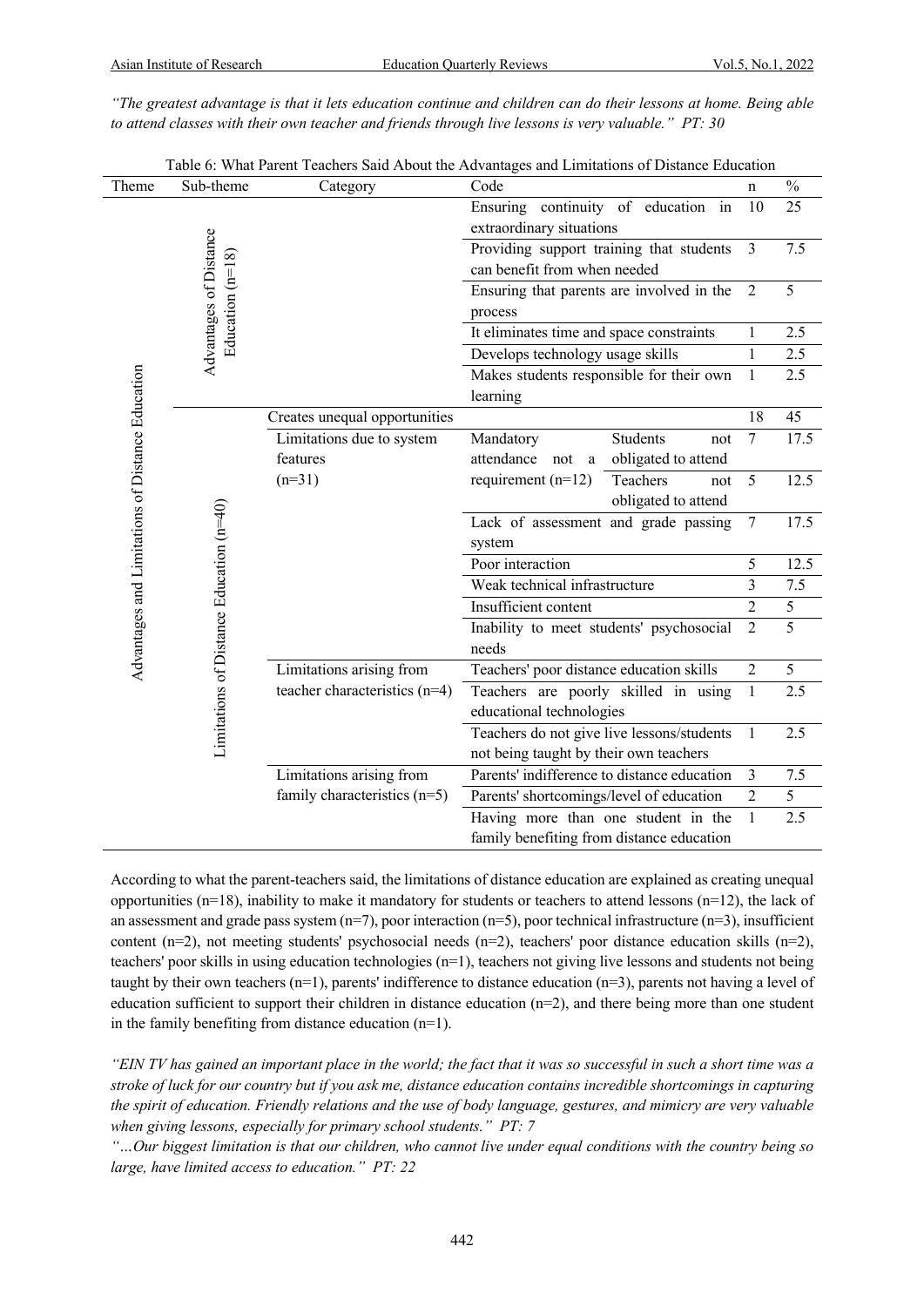*"In my opinion, measurement and assessment in distance education should be done more effectively and frequently; in fact, checks should be made each week using the artificial intelligence logic in academic support to see if achievements are being made or not." PT: 30*

*"It should be mandatory and not optional for teachers to give lessons. Students should be penalized and those students who do not fulfill their responsibilities should get what they deserve and students that don't make an effort should be distinguished even in distance education..." PT: 32*

#### *3.6. Perspective on Distance Education*

The theme of perspective on distance education is examined under two sub-themes: the perspective of the participants as parents and the perspective of the participants as teachers.

"As a parent during distance education, what are its good points and bad points?" The answers given by the parentteachers to this question are given in Table 7. From this table, it can be seen that 65 codes were generated for what the parent-teachers called the bad points of distance education, while the number of codes for what they called the good points was limited to just 17. The parent-teachers described what they saw as the good points of distance education as the ability to continue education in a safe environment, making it possible to spend more time with their child, and preserving the sense of belonging to the school.

*"…The only good thing was that it made it possible to spend more time with my child." PT: 4*

*"…As a parent, the good points were my child being able to see his friends and teacher albeit from afar and the continuation of his sense of belonging and commitment." PT: 5*

"…*The most positive aspect is that they can continue in a safe environment without leaving school." PT: 26*

Parent teachers describe the negative aspects of distance education as difficulty in motivating the student  $(n=14)$ , difficulty in establishing regular study discipline (n=14), making student learning the responsibility of the parent  $(n=7)$ , not meeting the psychosocial needs of students  $(n=6)$ , poor interaction  $(n=6)$ , not planning the lesson times correctly (n=4), not having a live lesson calendar (n=3), everything (n=3), the teacher in EIN not being constant  $(n=2)$ , giving too much homework  $(n=2)$ , lack of an assessment and grade passing system  $(n=2)$ , increased exposure to the screen  $(n=1)$ , and changes in the student's routine  $(n=1)$ .

| Theme                             | Sub-theme                             | Category                   | Code                                                                 | n  | $\frac{0}{0}$ |
|-----------------------------------|---------------------------------------|----------------------------|----------------------------------------------------------------------|----|---------------|
| Perspective on Distance Education | Parents                               | Positive<br>perspective on | Being able to continue education in a safe<br>environment            | 7  | 17.5          |
|                                   |                                       | distance                   | Spending more time with your child                                   | 5  | 12.5          |
|                                   | as<br>Education                       | education<br>$(n=17)$      | Ensuring/maintaining a sense of belonging to<br>the school           | 5  | 12.5          |
|                                   | Participants' Perspective on Distance |                            | Difficulty in motivating the student                                 | 14 | 35            |
|                                   |                                       |                            | Difficulty in establishing a regular study<br>discipline in students | 14 | 35            |
|                                   |                                       | Negative<br>perspective on | Making student learning the responsibility of<br>parents             | 7  | 17.5          |
|                                   |                                       | distance                   | Failure to meet students' psychosocial needs                         | 6  | 15            |
|                                   |                                       | education                  | Poor interaction                                                     | 5  | 12.5          |
|                                   |                                       | $(n=65)$                   | Lessons times are not planned correctly                              | 4  | 10            |
|                                   |                                       |                            | Lack of a live lesson calendar                                       | 3  | 7.5           |
|                                   |                                       |                            | Everything                                                           | 3  | 7.5           |
|                                   |                                       |                            | The teacher in EIN not being constant                                | 2  | 5             |

Table 7: Parent Teachers' Perspectives on Distance Education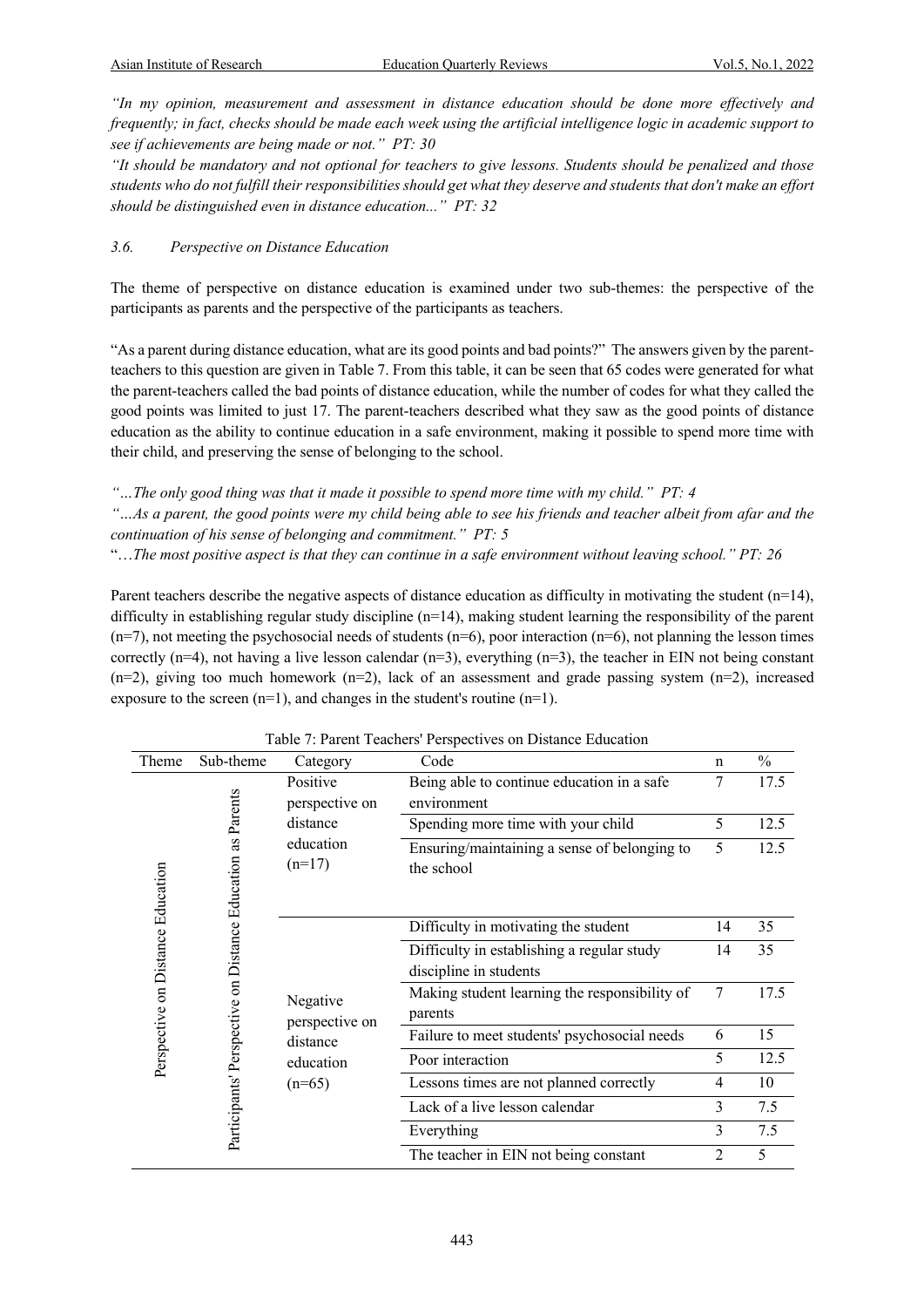|                                                             |                                                                 | Too much homework                                                  | $\overline{2}$ | 5                 |
|-------------------------------------------------------------|-----------------------------------------------------------------|--------------------------------------------------------------------|----------------|-------------------|
|                                                             |                                                                 | Lack of assessment and grade passing system                        | $\overline{2}$ | 5                 |
|                                                             |                                                                 | Increased screen exposure time                                     | $\overline{2}$ | 5                 |
|                                                             |                                                                 | Change of students' routine (sleep, lessons,<br>meals, play, etc.) | $\mathbf{1}$   | 2.5               |
| Participants' Perspective on Distance Education as Teachers | Positive<br>perspective on<br>distance<br>education<br>$(n=22)$ | Flexible Working                                                   | 6              | 15                |
|                                                             |                                                                 | Being able to continue education in a safe<br>environment          | $\overline{5}$ | 12.5              |
|                                                             |                                                                 | Monitoring students                                                | 5              | 12.5              |
|                                                             |                                                                 | Creating the opportunity to be together with<br>students           | $\overline{3}$ | 7.5               |
|                                                             |                                                                 | Ensuring a sense of school belonging                               | $\overline{2}$ | $\overline{5}$    |
|                                                             |                                                                 | Enabling students to benefit from educational<br>technologies      | $\mathbf{1}$   | 2.5               |
|                                                             | Negative<br>perspective on<br>distance<br>education<br>$(n=79)$ | Little interaction                                                 | 12             | 30                |
|                                                             |                                                                 | Communication/not able to reach students                           | 11             | 27.5              |
|                                                             |                                                                 | Students' access to distance learning materials                    | 10             | 25                |
|                                                             |                                                                 | Lack of assessment and grade passing system                        | 9              | 22.5              |
|                                                             |                                                                 | Monitoring students                                                | $8\,$          | 20                |
|                                                             |                                                                 | Inability to provide student motivation                            | $\tau$         | $\overline{17.5}$ |
|                                                             |                                                                 | Student learning being the parent's<br>responsibility              | 5              | 12.5              |
|                                                             |                                                                 | Lack of low attendance/absence system                              | $\overline{4}$ | 10                |
|                                                             |                                                                 | Technical difficulties                                             | $\mathfrak{Z}$ | 7.5               |
|                                                             |                                                                 | Adapting to distance education                                     | $\overline{3}$ | $\overline{7.5}$  |
|                                                             |                                                                 | Mixing home- and work-life                                         | $\overline{2}$ | 5                 |
|                                                             |                                                                 | No overtime concept                                                | $\overline{2}$ | $\overline{5}$    |
|                                                             |                                                                 | Students experiencing stress                                       | $\mathbf{1}$   | 2.5               |
|                                                             |                                                                 | Difficulties experienced by students in home<br>life               | $\mathbf{1}$   | 2.5               |
|                                                             |                                                                 | Lack of teacher motivation                                         | $\mathbf{1}$   | 2.5               |

"As a teacher during distance education, what are its good points and bad points?" The answers given by the parent-teachers to this question are given in Table 7. From this table, it can be seen that 79 codes were generated for what the parent-teachers called the bad points of distance education, while the number of codes for what they called the good points was limited to just 22. As parent-teachers, teachers explain the positive aspects of distance education as flexible working, being able to continue education in a safe environment, student monitoring, ensuring school belonging, and enabling students to benefit from educational technologies.

*"…The most difficult part is that the working hours are not clear. (Due to the students going to bed late and getting up late) I even had meetings at midnight. I think the best part is that the working hours are flexible :) (both difficult and nice)." PT: 3*

*"..The best part is that during the pandemic, our students and children stayed in lessons, albeit not face-to-face, by staying safe in their homes." PT: 26*

As teachers, the parent-teachers explained the negative aspects of distance education are communication/inability to reach students (n=11), students' difficulty in accessing distance education materials (n=10), lack of assessment and grade passing system (n=9), student monitoring (n=8), inability to provide student motivation (n=7), parents being responsible for student learning (n=5), low attendance/absence tracking (n=4), technical problems (n=3), adaptation to distance education system  $(n=3)$ , mixing home and work life  $(n=2)$ , lack of overtime concept  $(n=2)$ , students' stress (n=1), lack of teacher motivation (n=1), problems experienced by students in home life (n=1).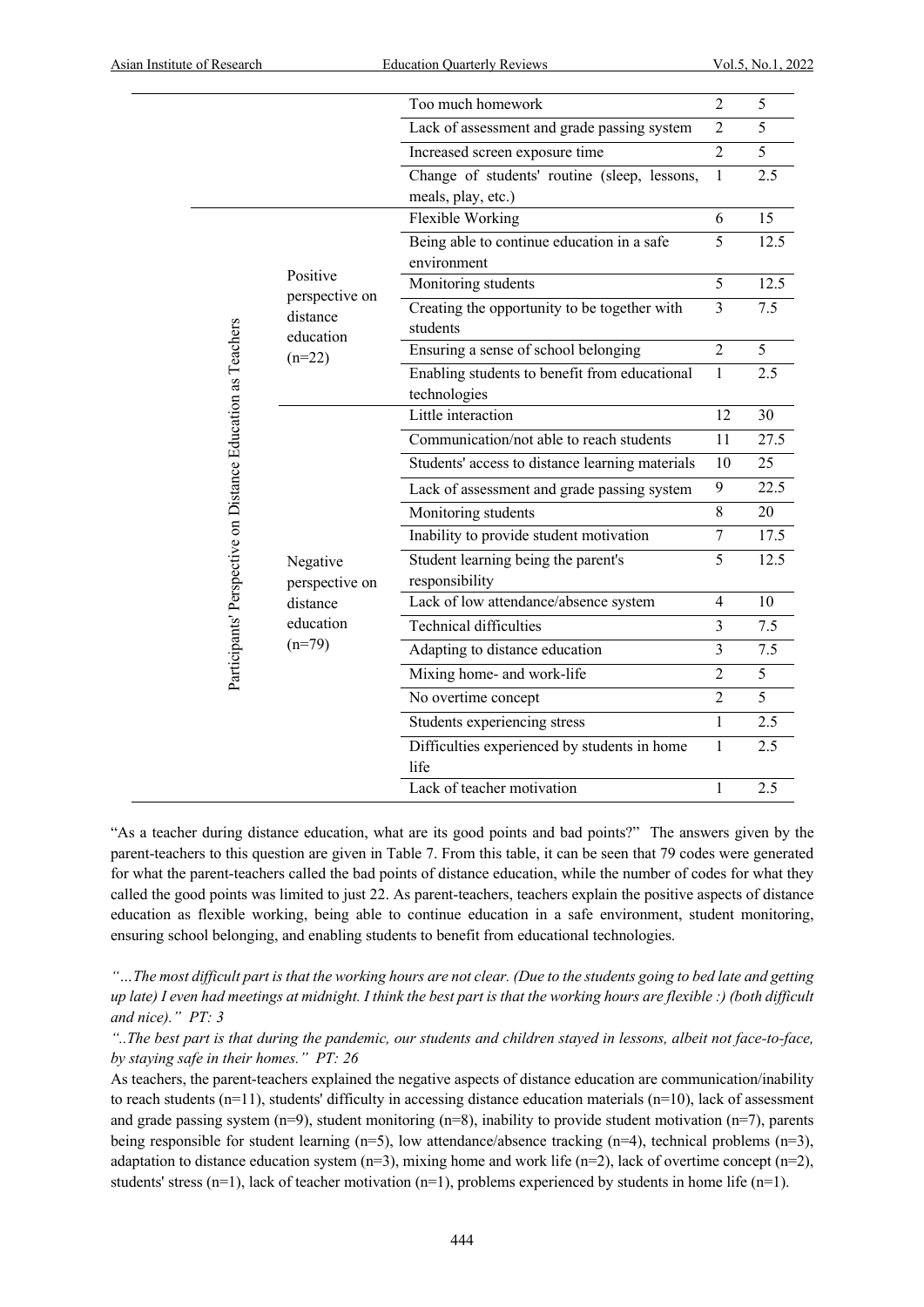*"…Teaching can't be done without eye contact or feeling emotions. So the hardest part was not being able to get a sense of the mood in class; it really demotivated me and my colleagues. It made me feel insignificant…" PT: 6 "The students' poor financial situation made it difficult to reach them at times. In my opinion, there were not many beneficial aspects." PT: 8*

*"It is never as efficient as face-to-face teaching. It was difficult to find interesting resources, to get the children involved, not to bore the participants, and to check homework." PT: 17*

*"Managing my home and school responsibilities from the same location was a new experience. In this sense, I had difficulty managing my time. I thought I was working harder and making an effort" PT: 20*

*"…participation and follow-up being entirely at the parent's initiative made it difficult for me." PT: 3*

#### **4. Discussion**

While it was thought that the role of the teacher in distance education would decrease, on the contrary, the biggest duty and responsibility in distance education again lay with the teachers. Teachers' efforts have been crucial and paramount in the success of distance education during the COVID-19 pandemic. In this study, parent-teachers were asked their thoughts on distance education as both parents and teachers. The findings of the study revealed six main themes, namely, the academic learning environment, teacher-student communication, use of EIN and live lessons, family support, the advantages and limitations of distance education, and perspectives on distance education. Under the academic learning environment theme*,* the parents stated that their children's home environment and equipment were satisfactory for distance education, but the home environment and home equipment of more than half of the students they taught were not satisfactory for distance education. This finding matches the research findings consisting of 330 responses given in a study conducted by the OECD in 98 countries, and the PISA 2018 findings. In the OECD study, 139 people found it difficult *to access technological infrastructure*. 118 people found it somewhat difficult. 120 found it very difficult *to manage the technological infrastructure*, while 126 stated it was somewhat difficult. Even in OECD member countries, an average of *9 percent* of 15-yo students said they do not have a quiet place of their own where they can study at home. In Indonesia, the Philippines, and Thailand, this rate was more than 30 percent. Even in Korea, it was reported that one out of every five students studying at socioeconomically disadvantaged schools does not have a place at home where they can study. According to PISA 2018 data on students' access to technology, 95 percent of students in Denmark, Slovenia, Norway, Poland, Lithuania, Iceland, Austria, Switzerland, and the Netherlands had a computer for study at home while only 34 percent of students in Indonesia had a computer. Almost all students studying at socioeconomically advantageous schools in America have a computer for study at home. However, it has been stated that only three-quarters of the students studying at socioeconomically disadvantaged schools have computers (OECD, 2020).In the EIN and live lesson use theme, the majority of the participants stated that they used EIN and gave live lessons. In addition, most of the participants stated that their own children's teachers also used EIN and gave live lessons. This finding coincides with UNICEF's research findings in 127 countries. In the study, 68% of 127 countries were found to use a combination of digital and non-digital approaches (TV, radio, and take-home packages) in distance education (Dreeseni, Akseeri, Brossardi, Dewanii, Giraldoii, Kameii, Mizunoyaiii, Ortizi, JS., 2020). Under the family support theme, the participants stated that they supported their students in such areas as organizing the learning environment, encouraging them to do activities/solve problems/read books, following homework/lessons, giving lectures, and providing motivation. The least supported area was *"being aware of their psychosocial needs"* with only one participant stating that they supported the child in this area**.**Most of the participants stated that their students were not supported by their parents, with the reasons for the lack of support being the socioeconomic level and education level. Under the advantages and limitations of distance education theme, the participants *considered "continuation of education under extraordinary situations"* to be an advantage while stating that at the same time it led to unequal opportunities in education. In addition, the participants stated that the distance education system has limitations arising from its features, with the lack of mandatory attendance being one of the system's limitations. Under the perspective on distance education theme, the participants stated that distance education is difficult both as a teacher and as a parent. According to the findings, as parents, in particular*,* they found distance education to be negative due to such reasons as difficulty in motivating the student, difficulty in establishing a regular study discipline in the student, leaving responsibility for student learning to the parents, and failing to meet the students' psychosocial needs. The teacher stated that as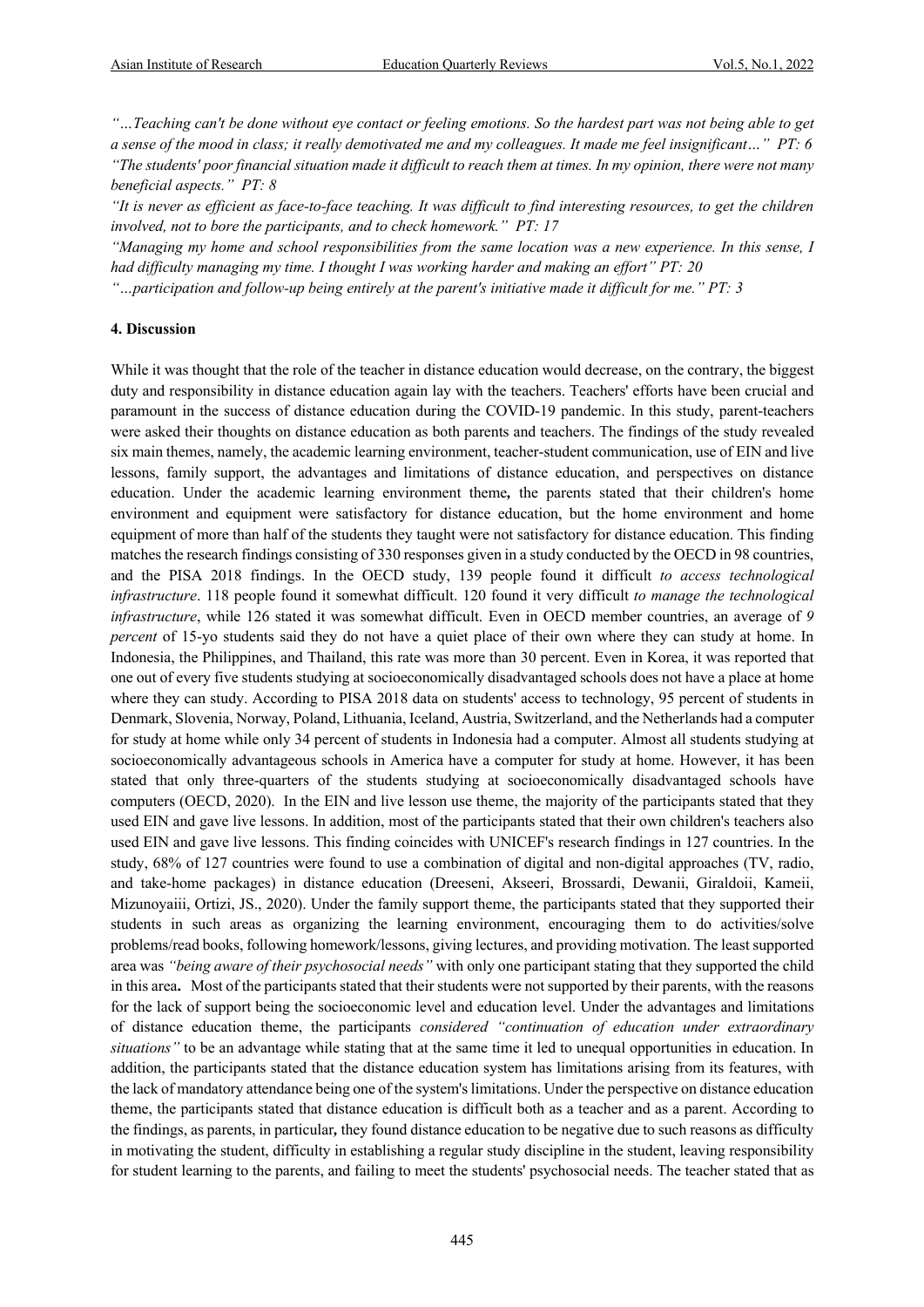a parent, the positive aspects of distance education are being able to continue education in a safe environment and spend more time with their child. As a teacher, the participant listed the negative points of distance education as communication/inability to reach students, students' inability to access distance education materials, lack of an evaluation and grade passing system, student monitoring, inability to provide student motivation, and student learning being the parent's responsibility. The participant listed the positive aspects of distance education as flexible working and being able to continue education in a safe environment. The finding that flexibility is a positive aspect of distance education is in line with studies previously made by Yang and Cornelious, 2004; Vonderwell, 2003; and Hilton, 2012. Participants, both as parents and teachers, saw distance education as a difficult educational process. In addition, in both their identities, the participants regarded the fact that distance education places the burden of responsibility on the parents as a problem and while this is seen as a dilemma in distance education, it is also a contradiction in that all teachers want their students to be supported by their parents but regard this as a problem when it is expected of them. Similarly, both as teachers and parents, they stated that distance education is unable to meet the psychosocial needs of their students and children and that it needs to be emphasized that schools are not only places of learning, but also places where their students' psychosocial needs are met. This is because schools are an institution where children socialize and their characters are shaped.

Politicians and educators need to develop new strategies for distance education to reduce inequalities among students. When developing these strategies they need to consider through what channels lessons should be carried out, how to increase the efficiency of live lessons, and how to make the content of EIN more beneficial in light of the feedback given regarding distance education with respect to technology, students' emotional and social development, and how to apply the curriculum depending on class and time. Technological infrastructure needs to be improved. The technological shortcomings in access to education need to be reduced to a minimum. If necessary, families of students with technological deficiencies should be provided with computers, tablets, and technical support by contacting non-governmental organizations and industrial organizations. The processes of student-, teacher-, and lesson-assessment in distance education need to be improved. Regardless of the family's socioeconomic status, the academic and social development of the students should be handled with the philosophy that "every student is unique and can learn at their own level." The process should be evaluated each time and feedback mechanisms should be developed. The curriculum should be followed constantly and both online and offline assessment should be made. Planning should be made for students to develop at the level of their class with their peers. Separate plans should be made for students who fall behind academically from their peers. EIN live lesson applications should be made for each class and the number of live lessons should be increased. A system to keep track of lessons and homework should be developed and the amount of online and offline material appropriate to each class should be increased. Live lesson applications should be made mandatory for teachers. Families should also be legally obliged to ensure their children attend live lessons. Along with online education, methods of education should be developed that make use of different television, radio, and social media. Methods for communicating with students and families need to be developed. Free communication channels should be provided to teachers and students to improve and sustain mobile communication and internet communication. For distance education to survive, the right questions need to be asked, cost-effective alternatives to traditional educational methods need to be developed, and activities to reveal active and interested students need to be designed. It should not be forgotten that "people not technology change education" (Ely, 1996). Efforts should be accelerated to improve the competencies of the teacher, the most fundamental element of education.

In light of the findings of this study, researchers can conduct studies aimed at a) making student's current learning environments suitable for distance education, b) applications that strengthen teacher-student communication, c) the arrangements that need to be made to make EIN use and live lessons widespread, d) the policy steps to determine how best to conduct student monitoring and assessment, e) developing activities such as booklets, brochures, videos, and broadcasts that can help ensure family support, f) applications that minimize the limitations in distance education, and g) applications that minimize the challenging and negative aspects of distance education for parents and teachers.

EIN (Educational Information Network): An online social education platform developed by the Ministry of National Education. This platform and EIN TV were used in distance education.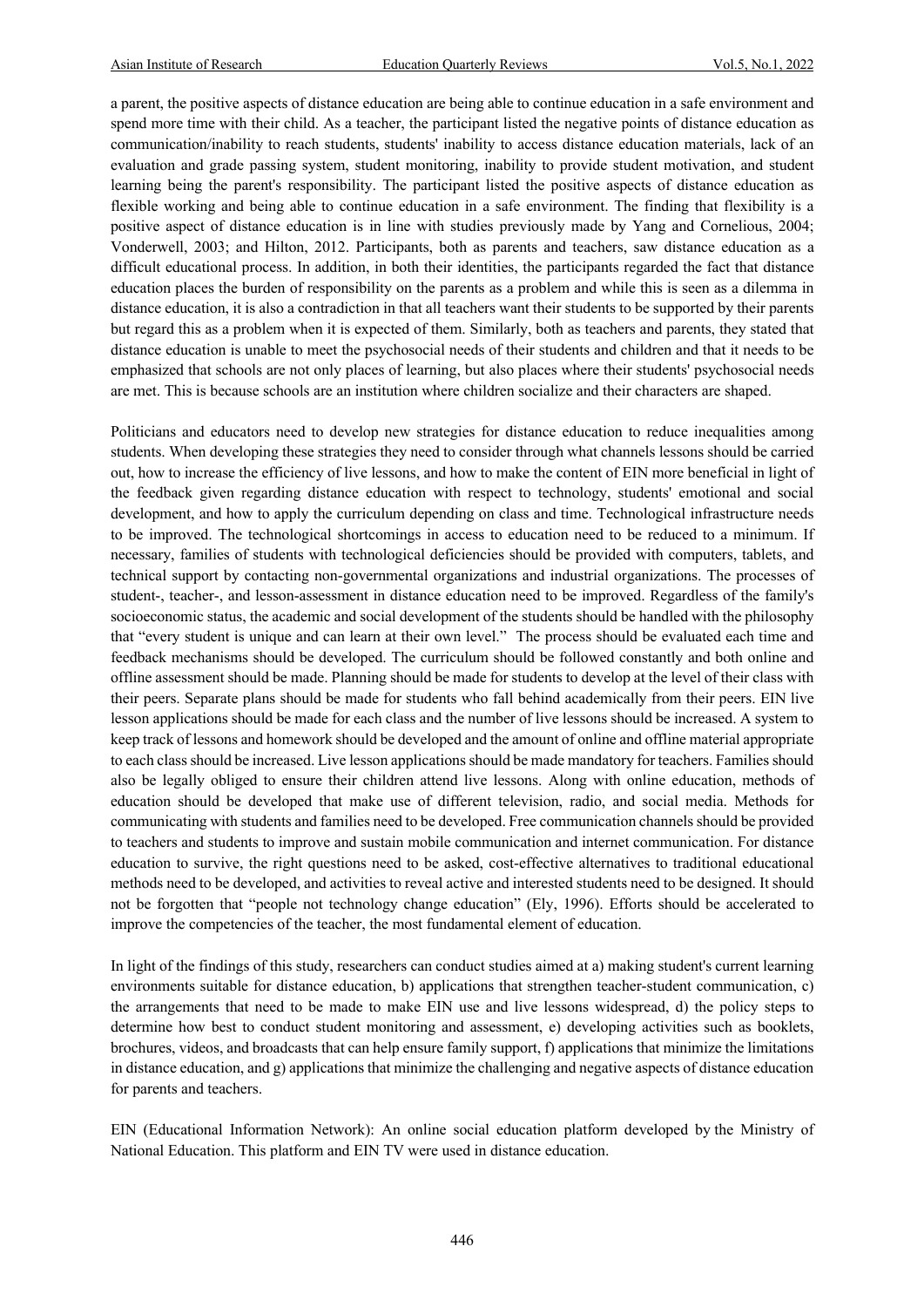#### **References**

- Almanthari, A., Maulina, S., & Bruce, S. (2020). Secondary School Mathematics Teachers' Views on E-learning Implementation Barriers during the COVID-19 Pandemic: The Case of Indonesia. Eurasia Journal of Mathematics, Science and Technology Education, 16(7), em1860.
- Alshehri, A.; Rutter, M.; Smith, S. (2019). Assessing the Relative Importance of an E-learning system's Usability Design Characteristics Based on Students' Preferences European Journal of Educational Research, 8(3) 839- 855 ISSN: 2165-8714 http://www.eu-jer.com/
- Ascough, R. S. (2002). Designing for online distance education: Putting pedagogy before technology. Teaching theology & religion, 5(1), 17-29. https://doi.org/10.1111/1467-9647.00114
- Azevedo, J. P., Hasan, A., Goldemberg, D., Iqbal, S. A., & Geven, K. (2020). Simulating the potential impacts of covid-19 school closures on schooling and learning outcomes: A set of global estimates. June 2020 conference edition. http://pubdocs.worldbank.org/en /798061592482682799/covid-and-education-June17 r6.pdf
- Cooper, H.; Nye, B: Charlton, K.; Lindsay, J.; Greathouse, S. (1996). The effects of summer vacation on achievement test Scores: A Narrative and Meta-Analytic Review, Review of Educational Research 66(3): 227-268. https://doi.org/10.3102/00346543066003227
- Creswell, J. W. (1998). Qualitative inquiry and research design: Choosing among five traditions, 2.
- Creswell, J. W. (2012). Educational research: Planning, conducting, and evaluating quantitative and qualitative research. 4th ed. Boston, MA: Pearson.
- Çakın, M., & Akyavuz, E. K. (2015). Covid-19 süreci ve eğitime yansıması: öğretmen görüşlerinin incelenmesi. International Journal of Social Sciences and Education Research, 6(2), 165-186. https://dergipark.org.tr/en/pub/ijsser/issue/55748/747901
- Daniel, S.J. Education and the COVID-19 pandemic. Prospects (2020). https://doi.org/10.1007/s11125-020- 09464-3.
- Demir-Öztürk, Ö., Kuru, G. & Yıldız, C. D. (2020). Covıd-19 Pandemi Günlerinde Anneler Ne Düşünür Çocuklar Ne İster? Anne Ve Çocuklarının Pandemi Algısı. Avrasya Sosyal ve Ekonomi Araştırmaları Dergisi, 7(5), 204-220.
- Dreeseni,T.; Akseeri, S.; Brossardi, M.; Dewanii, P.; Giraldoii, J-P.; Kameii, A.; Mizunoyaiii, S.; Ortizi, J-S. (2020). Promising practices for equitable remote learning Emerging lessons from COVID-19 education responses in 127 countries, UNICEF (2020) https://www.unicef-irc.org/publications/1090-promisingpractices-for-equitable-remote-learning-emerging-lessons-from-covid.html, Erişim tarihi: 6 Agustos 2020.
- Ely, Donald P. (1996). Distance Education: By Design or Default?, https://files.eric.ed.gov/fulltext/ED396715.pdf Giorgi, A. (2009). The descriptive phenomenological method in psychology: a modified husserlian approach.
- Duquesne University Press.
- Hilton, E. L. (2012). Distance Learning Applied To Public Education History Requirement for South Carolina Teacher Recertification, Submitted in Partial Fulfillment of the Requirements for IT 540. http://www.siue.edu/~ehilton/jury1/Distance
- Hutinger, P; Robinson, L. & Schneider, C. (2004). Early Childhood Technology Integrated Instructional System (EC-TIIS) Phase 1: A Final report Technology and Media Services for Individuals with Disabilities Steppingstones of Technology Innovation for Students with Disabilities (CFDA 84.327A), United States Department of Education Office of Special Education and Rehabilitative Services Office of Special Education Programs, https://files.eric.ed.gov/fulltext/ED489166.pdf
- Merriam, S. B. (1998). Qualitative Research and Case Study Applications in Education. Revised and Expanded from "Case Study Research in Education." Jossey-Bass Publishers, 350 Sansome St, San Francisco, CA 94104.
- Miles, M, B., & Huberman, A. M. (1994). Qualitative data analysis: An expanded Sourcebook. (2nd ed). Thousand Oaks, CA: Sage
- OECD (2020). 2020 Covıd-19 Pandemisine Karşı Eğitimde Atılabilecek Adımlara Rehberlik Edecek Bir Çerçeve, https://globaled.gse.harvard.edu/files/geii/files/framework\_guide\_v4\_tr.pdf
- Patton, M. Q. (2002). Two decades of developments in qualitative inquiry: A personal, experiential perspective. Qualitative social work, 1(3), 261-283. https://doi.org/10.1177/1473325002001003636
- Pınar, M. A., & Dönel Akgül, G., (2020). The Opinions of Secondary School Students About Giving Science Courses with Distance Education During the Covid-19 Pandemic. Journal of Current Research on Social Sciences , 10, 461-486.
- Saban, A., Kocbeker, B. N. ve Saban, A. (2007). Prospective teachers' conceptions of teaching and learning revealed through metaphor analysis. Learning and Instruction, 17, 123-139. http://dx.doi.org/10.1016/j.learninstruc.2007.01.003
- Saban, A., & Ersoy, A. (2016). Eğitimde Nitel Araştırma Desenleri,(1. Baskı) Ankara: Anı Yayınları.